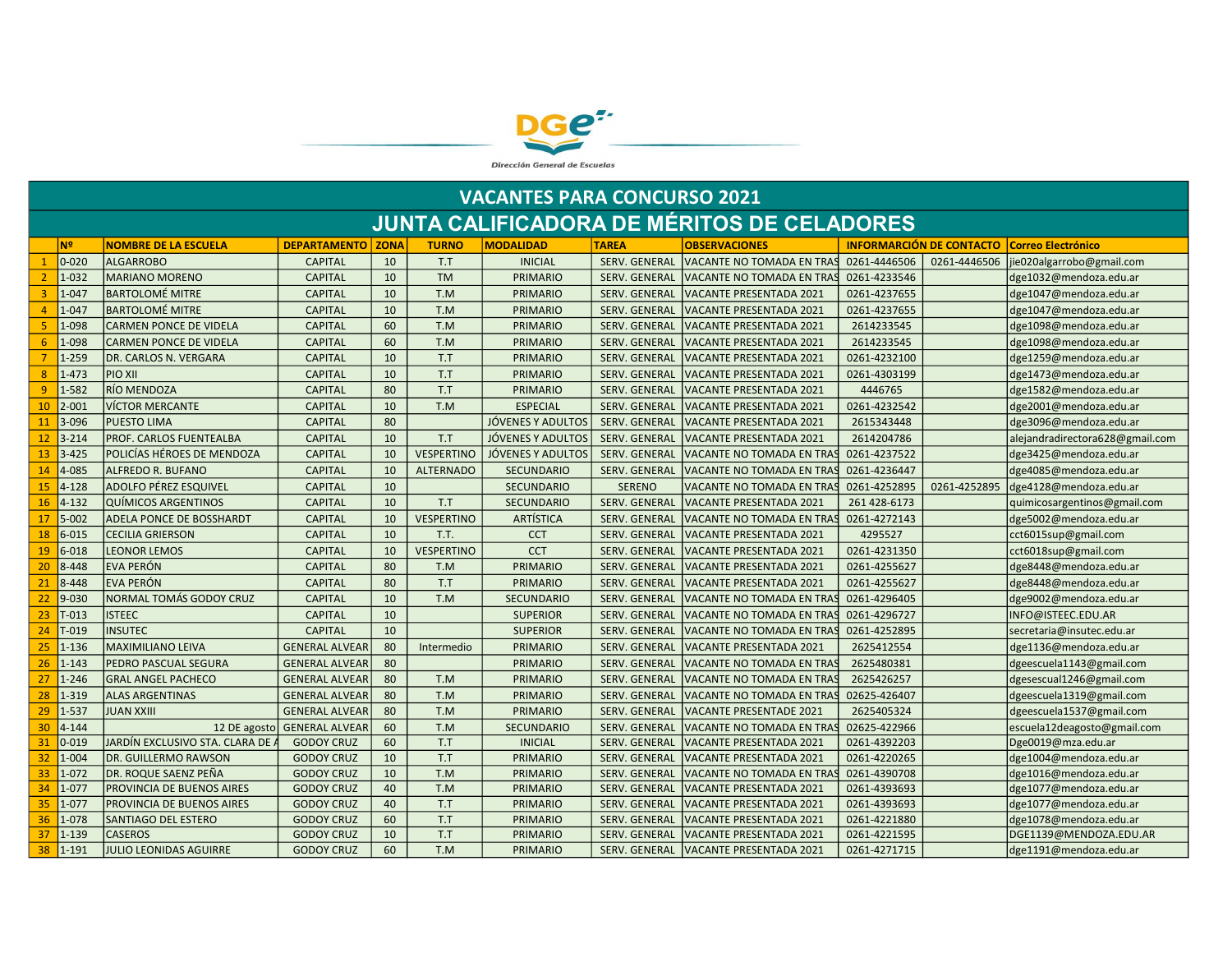| $1 - 419$<br>39  | <b>EMAUS</b>                                       | <b>GODOY CRUZ</b>                      | 80       | <b>SERENO</b>     | <b>PRIMARIO</b>          | <b>SERENO</b>                         | <b>VACANTE PRESENTADA 2021</b>                              | 0261-4220927            | dge1419@mendoza.edu.ar                           |
|------------------|----------------------------------------------------|----------------------------------------|----------|-------------------|--------------------------|---------------------------------------|-------------------------------------------------------------|-------------------------|--------------------------------------------------|
| 1-585            | 1º DE FEBRERO                                      | <b>GODOY CRUZ</b>                      | 10       | T.M               | PRIMARIO                 | SERV. GENERAL                         | VACANTE NO TOMADA EN TRAS                                   | 0261-4528010            | dge1585@mendoza.edu.ar                           |
| $1 - 620$        | CORONEL PEDRO REGALADO DE LA                       | <b>GODOY CRUZ</b>                      | 60       | T.M               | PRIMARIO                 | SERV. GENERAL                         | VACANTE NO TOMADA EN TRAS                                   | 0261-4520775            | dge1620@mendoza.edu.ar                           |
| $1 - 623$        | MANUEL PACÍFICO ANTEQUEDA                          | <b>GODOY CRUZ</b>                      | 10       | T.T               | PRIMARIO                 | SERV. GENERAL                         | VACANTE NO TOMADA EN TRAS                                   | 0261-4282574            | dge1623@mendoza.edu.ar                           |
| $1 - 624$        | <b>FRAY LUIS BELTRAN</b>                           | <b>GODOY CRUZ</b>                      | 40       | T.T               | PRIMARIO                 | SERV. GENERAL                         | VACANTE NO TOMADA EN TRAS                                   | 0261-4521072            | dge1624@gmail.com                                |
| $1 - 640$        | <b>REYES CATOLICOS</b>                             | <b>GODOY CRUZ</b>                      | 10       | T.M               | PRIMARIO                 | <b>SERV. GENERAL</b>                  | VACANTE PRESENTADA 2021                                     | 0261-4391517            | dge1640@gmail.com                                |
| 1-640            | <b>REYES CATOLICOS</b>                             | <b>GODOY CRUZ</b>                      | 10       | T.T               | <b>PRIMARIO</b>          | SERV. GENERAL                         | VACANTE PRESENTADA 2021                                     | 0261-4391517            | dge1640@gmail.com                                |
| 1-658            | <b>TROPERO SOSA</b>                                | <b>GODOY CRUZ</b>                      | 80       | T.T               | <b>PRIMARIO</b>          | SERV. GENERAL                         | VACANTE PRESENTADA 2021                                     | 0261-4395975            | dge1658@mendoza.edu.ar                           |
| 1-658            | <b>TROPERO SOSA</b>                                | <b>GODOY CRUZ</b>                      | 80       | T.T               | PRIMARIO                 | SERV. GENERAL                         | VACANTE PRESENTADA 2021                                     | 0261-4395975            | dge1658@mendoza.edu.ar                           |
| 1-666            | <b>BATALLA DEL PILAR</b>                           | <b>GODOY CRUZ</b>                      | 10       | T.M               | PRIMARIO                 | SERV. GENERAL                         | VACANTE NO TOMADA EN TRAS                                   | 0261-4526707            | dge1666@mendoza.edu.ar                           |
| 1-698            | PROVINCIA DE MENDOZA                               | <b>GODOY CRUZ</b>                      | 60       | T.T               | <b>PRIMARIO</b>          | SERV.GENERAL                          | <b>INFORMADA 2021</b>                                       | 0261-4226007            | dge1698@mendoza.edu.ar                           |
| $1 - 712$        | MAESTRO JESÚS DE NAZARET                           | <b>GODOY CRUZ</b>                      | 60       | T.M               | PRIMARIO                 | SERV. GENERAL                         | <b>VACANTE PRESENTADA 2021</b>                              | 0261-4350850            | DGE1712@MENDOZA.EDU.AR                           |
| $2 - 014$        | <b>DR.AMADEO JOSE CICCHITTI</b>                    | <b>GODOY CRUZ</b>                      | 10       | <b>SERENO</b>     | <b>ESPECIAL</b>          | <b>SERENO</b>                         | <b>INFORMADA 2021</b>                                       |                         |                                                  |
| 270<br>$2 - 014$ | DR. AMADEO JOSÉ CICCHITTI                          | <b>GODOY CRUZ</b>                      | 10       | T.M               | <b>ESPECIAL</b>          | SERV. GENERAL                         | <b>INFORMADA 2021</b>                                       | 4224721                 | dge2014@mendoza.edu.ar                           |
| $2 - 028$        | DR. ENRIQUE L. DAY                                 | <b>GODOY CRUZ</b>                      | 80       | T.M               | <b>ESPECIAL</b>          | SERV. GENERAL                         | <b>VACANTE PRESENTADA 2021</b>                              | 452-6146                | dge2028@mendoza.edu.ar                           |
| $2 - 701$        | ESPECIAL DE ARTE APLICADO                          | <b>GODOY CRUZ</b>                      | 10       | T.T               | <b>ESPECIAL</b>          | SERV. GENERAL                         | <b>VACANTE PRESENTADA 2021</b>                              | 4223606                 | dge7001@mendoza.edu.ar                           |
| $2 - 701$        | <b>ESPECIAL DE ARTE APLICADO</b>                   | <b>GODOY CRUZ</b>                      | 10       | T.M               | <b>ESPECIAL</b>          | SERV. GENERAL                         | <b>VACANTE PRESENTADA 2021</b>                              | 4223606                 | dge7001@mendoza.edu.ar                           |
| $3 - 246$        | ARQ. ROBERTO TUNINETTI                             | <b>GODOY CRUZ</b>                      | 80       | T.T               | JÓVENES Y ADULTOS        | SERV. GENERAL                         | VACANTE NO TOMADA EN TRAS                                   | 4391025                 | dge3246@mendoza.edu.ar                           |
| $3 - 410$        | PROF.RAFAEL MONTEMAYOR                             | <b>GODOY CRUZ</b>                      | 10       | <b>NOCTURNO</b>   | <b>JOVENES Y ADULTOS</b> | SERV.GENERAL                          | <b>INFORMADA 2021</b>                                       |                         |                                                  |
| $3 - 464$        | <b>SIN NOMBRE</b>                                  | <b>GODOY CRUZ</b>                      | 60       | <b>NOCHE</b>      | JÓVENES Y ADULTOS        | SERV. GENERAL                         | VACANTE PRESENTADA 2021                                     | 0261-4273303            | dge3464@mendoza.edu.ar                           |
| 4-030            | PROFESOR ÁNGEL CERVERA                             | <b>GODOY CRUZ</b>                      | 60       | T.T.              | <b>SECUNDARIO</b>        | SERV. GENERAL                         | <b>VACANTE PRESENTADA 2021</b>                              | 4285963                 | dge4030@mendoza.edu.ar                           |
| $4 - 131$        | <b>MAHATMA GANDHI</b>                              | <b>GODOY CRUZ</b>                      | 10       | T.M               | SECUNDARIO               | SERV. GENERAL                         | VACANTE PRESENTADA 2021                                     | 0261-4284392            | dge4131@mendoza.edu.ar                           |
| 4-148            | <b>MANUEL BELGRANO</b>                             | <b>GODOY CRUZ</b>                      | 10       | T.T               | <b>SECUNDARIO</b>        | <b>SERV. GENERAL</b>                  | VACANTE NO TOMADA EN TRAS                                   | 0261-4243215            | dge4148@mendoza.edu.ar                           |
| $4 - 148$        | <b>MANUEL BELGRANO</b>                             | <b>GODOY CRUZ</b>                      | 10       | T.M               | <b>SECUNDARIO</b>        | SERV. GENERAL                         | <b>VACANTE NO TOMADA EN TRAS</b>                            | 0261-4243215            | dge4148@mendoza.edu.ar                           |
| $6 - 012$        | ROSARIO VERA PEÑALOZA                              | <b>GODOY CRUZ</b>                      | 60       | <b>NOCHE</b>      | <b>CCT</b>               | SERV.GENERAL                          | VACANTE NO TOMADA EN TRAS                                   | 0261-4223124            | cct6012sup@gmail.com                             |
| $T-030$          | DEL BICENTENARIO SEDE ROQUE                        | <b>GODOY CRUZ</b>                      | 10       | 18 A 24.00        | <b>CCT</b>               | SERV. GENERAL                         | <b>INFORMADA 2021</b>                                       |                         | dget9030@mendoza.edu.ar                          |
| $1 - 725$        | PADRE JOSE A. MANZANO                              | <b>GUAYMALLEN</b>                      | 10       | T.T.              | PRIMARIO                 | SERV. GENERAL                         | <b>INFORMADA 2021</b>                                       | 4321486                 | dge1725@mendoza.edu.ar                           |
| $1 - 725$<br>269 | PADRE JOSE A. MANZANO                              | <b>GUAYMALLEN</b>                      | 10       | T.M               | PRIMARIO                 | SERV. GENERAL                         | <b>INFORMADA 2021</b>                                       | 4321486                 | dge1725@mendoza.edu.ar                           |
| $0 - 007$        | MAESTRA LUISA CARRERA                              | GUAYMALLÉN                             | 10       | T.M               | <b>INICIAL</b>           | SERV. GENERAL                         | VACANTE PRESENTADA 2021                                     | 0261-4264781            | dge0007@mendoza.edu.ar                           |
| $0 - 053$        | JIE S/NOMBRE                                       | <b>GUAYMALLÉN</b>                      | 10       | T.T               | <b>INICIAL</b>           | <b>SERV. GENERAL</b>                  | <b>VACANTE PRESENTADA 2021</b>                              | 261-4265873             | dge0053@mendoza.edu.ar                           |
| $0 - 053$        | JIE S/NOMBRE                                       | GUAYMALLÉN                             | 10       | T.T               | <b>INICIAL</b>           | <b>SERV. GENERAL</b>                  | VACANTE PRESENTADA 2021                                     | 261-4265873             | dge0053@mendoza.edu.ar                           |
| $0 - 147$        | <b>JIN S/NOMBRE</b>                                | GUAYMALLÉN                             | 60       | <b>INTERMEDIO</b> | <b>INICIAL</b>           | <b>SERV. GENERAL</b>                  | VACANTE PRESENTADE 2021                                     | 4-510541                | dge0147@mendoza.edu.ar                           |
| $1 - 005$        | <b>LEANDRO N. ALEM</b>                             | GUAYMALLÉN                             | 10       | T.T               | <b>PRIMARIO</b>          | SERV. GENERAL                         | VACANTE NO TOMADA EN TRAS                                   | 0261-4311560            | dge1005@mendoza.edu.ar                           |
| $1 - 015$        | MANUEL EMILIANO SAYANCA                            | GUAYMALLÉN                             | 60       | <b>INTERMEDIO</b> | PRIMARIO                 | SERV. GENERAL                         | VACANTE NO TOMADA EN TRAS                                   | 0261-4454908            | dge1015@mendoza.edu.ar                           |
| $1 - 015$        | MANUEL EMILIANO SAYANCA                            | GUAYMALLÉN                             | 60       | <b>INTERMEDIO</b> | PRIMARIO                 | SERV. GENERAL                         | VACANTE NO TOMADA EN TRAS                                   | 0261-4454908            | dge1015@mendoza.edu.ar                           |
| $1 - 024$        | <b>MANUEL VIDELA</b>                               | GUAYMALLÉN                             | 60       |                   | PRIMARIO                 | SERV. GENERAL                         | VACANTE NO TOMADA EN TRAS                                   | 0261-4910044            | dge1024@mendoza.edu.ar                           |
| $1 - 104$        | <b>LEOPOLDO LUGONES</b>                            | <b>GUAYMALLÉN</b>                      | 80       | T.T               | <b>PRIMARIO</b>          | SERV. GENERAL                         | <b>VACANTE PRESENTADA 2021</b>                              | 0261-4911060            | dge1104@mendoza.edu.ar                           |
| $1 - 120$        | JOSE RUDECINDO PONCE                               | GUAYMALLÉN                             | 10       | $T-M$             | PRIMARIO                 | SERV. GENERAL                         | VACANTE PRESENTADA 2021                                     | 0261-4453705            | dge1120@mendoza.edu.ar                           |
| $1 - 148$        | PROVINCIA DE SALTA                                 | GUAYMALLÉN                             | 60       | T.M               | PRIMARIO                 | SERV. GENERAL                         | VACANTE PRESENTADA 2021                                     | 0261-4461039            | psalta@.piemza.edu.ar                            |
| $1 - 149$        | DR. ABRAHAM LEMOS                                  | GUAYMALLÉN                             | 80       | T.M               | PRIMARIO                 | SERV. GENERAL                         | VACANTE NO TOMADA EN TRA                                    | S0261-15653002          | dge1049@mendoza.edu.ar                           |
| $1 - 151$        | <b>TENIENTE GENERAL RAFAEL AGUIRR</b>              | GUAYMALLÉN                             | 80       | T.T               | PRIMARIO                 | SERV. GENERAL                         | <b>VACANTE PRESENTADA 2021</b>                              | 0261-4911556            | dge1151@mendoza.edu.ar                           |
| $1 - 152$        | ORFELINA MERCEDES ACOSTA                           | GUAYMALLÉN                             | 80       | <b>NOCTURNO</b>   | PRIMARIO                 | <b>SERENO</b>                         | VACANTE NO TOMADA EN TRAS                                   | 0261-4978288            | dgeescuela1052@gmail.com                         |
| $1 - 200$        | PEDRO NOLASCO ORTIZ                                | GUAYMALLÉN                             | 60       |                   | PRIMARIO                 | SERV. GENERAL                         | VACANTE NO TOMADA EN TRAS                                   | 0261-4820899            | dge1200@mendoza.edu.ar                           |
| 1-385            | <b>GUILLERMO CANO</b>                              | <b>GUAYMALLÉN</b>                      | 10       | T.M               | PRIMARIO                 | SERV. GENERAL                         | VACANTE PRESENTADA 2021                                     | 0261-4454654            | dge1385@mendoza.edu.ar                           |
| 1-385            | <b>GUILLERMO CANO</b>                              | GUAYMALLÉN                             | 10       | T.T               | <b>PRIMARIO</b>          | SERV. GENERAL                         | VACANTE PRESENTADA 2021                                     | 0261-4454654            | dge1385@mendoza.edu.ar                           |
| $1 - 407$        | <b>JORGE A. CALLE</b>                              | GUAYMALLÉN                             | 10       | T.T               | PRIMARIO                 | SERV. GENERAL                         | VACANTE NO TOMADA EN TRAS                                   | 0261-4310243            | dge1407@mendoza.edu.ar                           |
| $1 - 471$        | TITO O. LACIAR                                     | GUAYMALLÉN                             | 10       | T.M               | PRIMARIO                 | SERV. GENERAL                         | <b>VACANTE PRESENTADA 2021</b>                              | 0261-4212276            | dge1471@mendoza.edu.ar                           |
|                  | TITO O. LACIAR                                     | GUAYMALLÉN                             | 10       | T.M               | PRIMARIO                 | <b>SERV. GENERAL</b>                  | VACANTE NO TOMADA EN TRAS                                   | 0261-4212276            | dge1471@mendoza.edu.ar                           |
|                  |                                                    |                                        |          |                   |                          |                                       |                                                             |                         |                                                  |
| $1 - 471$        |                                                    |                                        |          |                   |                          |                                       |                                                             |                         |                                                  |
| 1-575<br>1-586   | JUSTO S. LÓPEZ DE GOMARA<br><b>JOSE CARTELLONE</b> | <b>GUAYMALLÉN</b><br><b>GUAYMALLÉN</b> | 10<br>80 | T.M<br>T.T        | PRIMARIO<br>PRIMARIO     | SERV. GENERAL<br><b>SERV. GENERAL</b> | VACANTE NO TOMADA EN TRAS<br><b>VACANTE PRESENTADA 2021</b> | 0261-4262606<br>4263528 | dge1575@mendoza.edu.ar<br>dge1586@mendoza.edu.ar |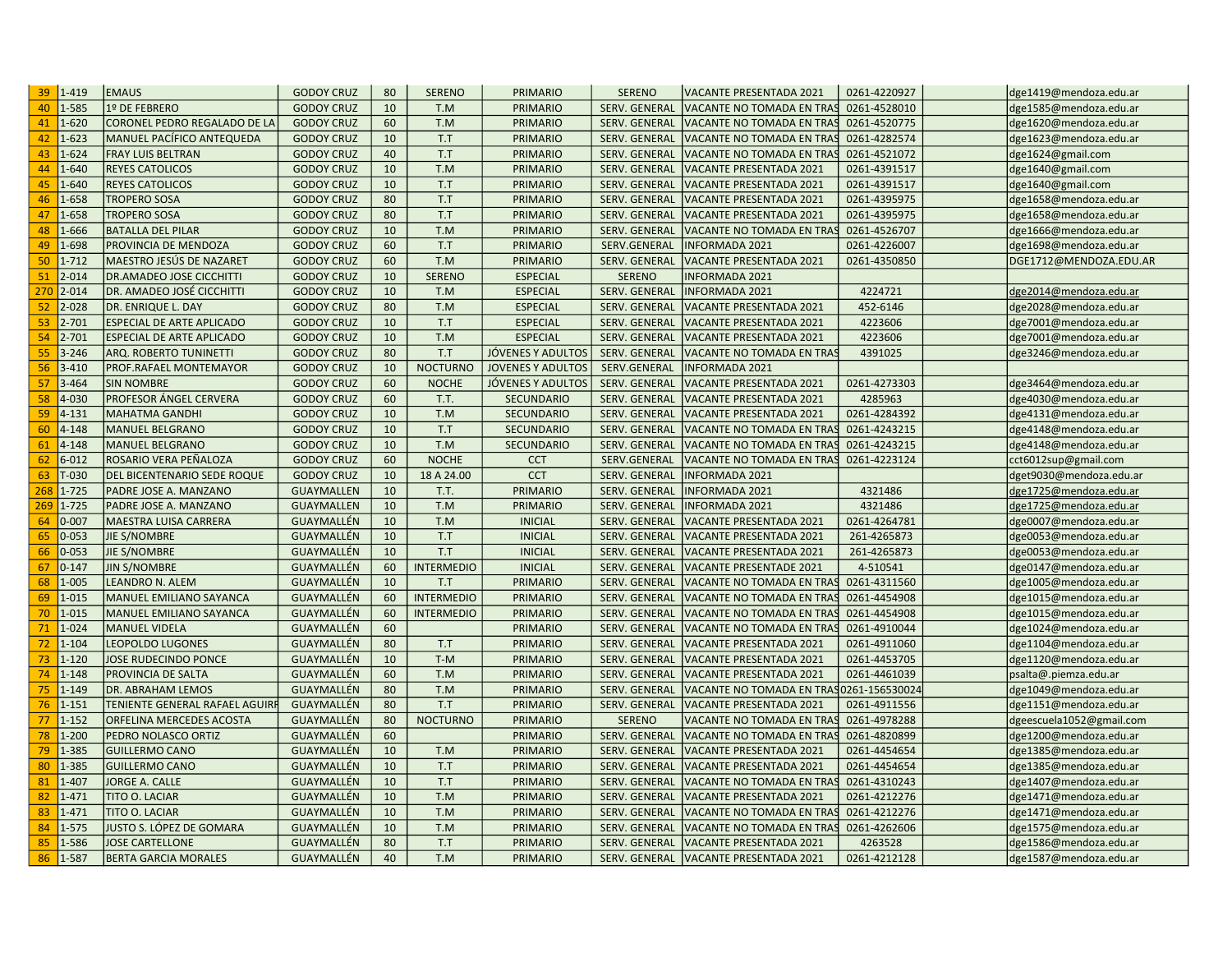| 1-587<br>87               | <b>BERTA GARCIA MORALES</b>         | <b>GUAYMALLÉN</b>                    | 40       | T.T             | <b>PRIMARIO</b>                | SERV. GENERAL                 | VACANTE PRESENTADA 2021                        | 0261-4212128                 | dge1587@mendoza.edu.ar                           |
|---------------------------|-------------------------------------|--------------------------------------|----------|-----------------|--------------------------------|-------------------------------|------------------------------------------------|------------------------------|--------------------------------------------------|
| 1-639                     | UNIDAD LATINOAMERICANA              | GUAYMALLÉN                           | 60       | T.M             | PRIMARIO                       | SERV. GENERAL                 | VACANTE NO TOMADA EN TRAS                      | 0261-4210121                 | dge1639@mendoza.edu.ar                           |
| 1-665                     | PADRE JUAN PASTOR                   | GUAYMALLÉN                           | 10       | T.M             | PRIMARIO                       | SERV. GENERAL                 | VACANTE NO TOMADA EN TRAS                      | 0261-4323600                 | dge1665@mendoza.edu.ar                           |
| $1 - 713$                 | <b>UNICEF ARGENTINA</b>             | GUAYMALLÉN                           | 60       | T.T             | PRIMARIO                       | SERV. GENERAL                 | <b>VACANTE PRESENTADA 2021</b>                 | 0261-4217510                 | dge1713@mendoza.edu.ar                           |
| $3 - 046$                 | HOGAR VIVIR Y CRECER 1° CICLO       | GUAYMALLÉN                           | 80       |                 | <b>JOVENES Y ADULTOS</b>       | SERV.GENERAL                  | <b>INFORMADA 2021</b>                          | 0261-4510863                 | ceba3046@gmail.com                               |
| $3 - 207$                 | DOCTORA JULIETA LANTERI             | GUAYMALLÉN                           | 60       | T.M             | JÓVENES Y ADULTOS              | SERV.GENERALES                | VACANTE NO TOMADA EN TRAS                      | 4456877                      | dge3207@mendoza.edu.ar                           |
| $3 - 407$                 | PADRE JOSÉ CONTRERAS                | <b>GUAYMALLÉN</b>                    | 10       | T.M             | JÓVENES Y ADULTOS              | SERV. GENERAL                 | VACANTE NO TOMADA EN TRAS                      | 4323640                      | dge3407@mendoza.edu.ar                           |
| 93<br>$3 - 412$           | "ATILIO ROBERTO VACCA               | GUAYMALLÉN                           | 10       | T.T             | <b>JOVENES Y ADULTOS</b>       | <b>SERV. GENERAL</b>          | VACANTE PRESENTADA 2021                        | 0261-4322619                 | dge3412@mendoza.edu.ar                           |
| $3 - 412$                 | "ATILIO ROBERTO VACCA               | GUAYMALLÉN                           | 10       | <b>NOCTURNO</b> | <b>JOVENES Y ADULTOS</b>       | SERV. GENERAL                 | VACANTE PRESENTADA 2021                        | 0261-4322619                 | dge3412@mendoza.edu.ar                           |
| $3 - 441$                 | PRESIDENTE RAÚL ALFONSÍN            | GUAYMALLÉN                           | 80       | T.T             | <b>JOVENES Y ADULTOS</b>       | SERV. GENERAL                 | VACANTE PRESENTADA 2021                        | 0261-4212127                 | dge3441@mendoza.edu.ar                           |
| 96<br>4-066               | MADRE T. DE CALCUTA                 | GUAYMALLÉN                           | 60       | T.M             | <b>SECUNDARIO</b>              | SERV. GENERAL                 | VACANTE PRESENTADA 2021                        | 4265887                      | dge4066@mendoza.edu.ar                           |
| $4 - 133$<br>97           | <b>ABELARDO VAZQUEZ</b>             | <b>GUAYMALLÉN</b>                    | 10       | T.T             | <b>SECUNDARIO</b>              | SERV. GENERAL                 | VACANTE PRESENTADA 2021                        | 0261-4502566                 | dge4133@mendoza.edu.ar                           |
| 98<br>4-136               | <b>JORGE LUIS BORGES</b>            | GUAYMALLÉN                           | 10       | T.M             | <b>SECUNDARIO</b>              | SERV. GENERAL                 | <b>VACANTE PRESENTADA 2021</b>                 | 4326115                      | dge4136@mendoza.edu.ar                           |
| $4 - 136$<br>99           | <b>JORGE LUIS BORGES</b>            | GUAYMALLÉN                           | 10       | T.M             | <b>SECUNDARIO</b>              | SERV. GENERAL                 | VACANTE PRESENTADA 2021                        | 4326115                      | dge4136@mendoza.edu.ar                           |
| $4 - 152$                 | DR. ABEL ALBINO                     | <b>GUAYMALLÉN</b>                    | 80       | <b>SERENO</b>   | <b>SECUNDARIO</b>              | <b>SERENO</b>                 | <b>VACANTE PRESENTADA 2021</b>                 | 4821132                      | dge4152@mendoza.edu.ar                           |
| $4 - 152$<br>101          | DR. ABEL ALBINO                     | GUAYMALLÉN                           | 80       | <b>SERENO</b>   | <b>SECUNDARIO</b>              | <b>SERENO</b>                 | <b>VACANTE PRESENTADA 2021</b>                 | 4821132                      | dge4152@mendoza.edu.ar                           |
| $4 - 215$<br>102          | <b>BUENOS VECINOS</b>               | GUAYMALLÉN                           | 80       | T.T             | <b>SECUNDARIO</b>              |                               | <b>INFORMADA 2021</b>                          | 26153841376                  | dge4215@mendoza.edu.ar                           |
| $0 - 113$<br>276          | JIN MAESTRA NELLY DESSY VILLEGA     | <b>JUNIN</b>                         | 80       | T.T.            | <b>INICIAL</b>                 | SERV. GENERAL                 | <b>INFORMADA 2021</b>                          | 2634425572                   | dge0113@mendoza.edu.ar                           |
| 1-019<br>264              | <b>GERVASIO ANTONIO POSADAS</b>     | <b>JUNIN</b>                         | 80       | MAÑANA          | PRIMARIO                       | SERV. GENERAL                 | NFORMADA 2021                                  | 2634461550                   | dge1019@mendoza.edu.ar                           |
| 103<br>1-019              | <b>GERVASIO ANTONIO POSADAS</b>     | <b>JUNÍN</b>                         | 80       | T.M             | <b>PRIMARIO</b>                | SERV. GENERAL                 | <b>INFORMADA 2021</b>                          | 263-4461550                  | dge1019@mendoza.edu.ar                           |
| $1 - 054$<br>104          | NICOLÁS RODRÍGUEZ PEÑA              | <b>JUNÍN</b>                         | 80       | T.T             | <b>PRIMARIO</b>                | SERV. GENERAL                 | <b>INFORMADA 2021</b>                          | 0263 - 4490006               | dge1054@mendoza.edu.ar                           |
| 105<br>1-348              | DR. BERMEJO                         | <b>JUNÍN</b>                         | 110      |                 | PRIMARIO                       | <b>COCINERO</b>               | VACANTE NO TOMADA EN TRAS                      | 2612156868                   | dge1348@mendoza.edu.ar                           |
| 1-480<br>106              | <b>SEGUNDO CORREAS</b>              | JUNÍN                                | 110      | T.M             | PRIMARIO                       | SERV.GENERAL                  | <b>INFORMADA 2021</b>                          |                              | dge1480@mendoza.edu.ar                           |
| $1 - 480$<br>107          | <b>SEGUNDO CORREAS</b>              | <b>JUNÍN</b>                         | 110      | T.M             | PRIMARIO                       | SERV.GENERAL                  | <b>INFORMADA 2021</b>                          |                              | dge1480@mendoza.edu.ar                           |
| 1-695<br>108              | ROSA GARCÍA DE BLANCO               | <b>JUNÍN</b>                         | 80       | T.M             | PRIMARIO                       | SERV. GENERAL                 | <b>INFORMADA 2021</b>                          | 2634523568                   | 1695rosa@gmail.com                               |
| $4 - 110$<br>109          | PTE NICOLÁS AVELLANEDA              | JUNÍN                                | 80       | T.M             | <b>SECUNDARIO</b>              | SERV. GENERAL                 | <b>INFORMADA 2021</b>                          | 026234-463907                | escavellaneda@yahoo.com.ar                       |
| 110<br>$4 - 168$          | PROFESORA MARÍA EUGENIA TROSS       | JUNÍN                                | 80       | T.T             | <b>SECUNDARIO</b>              | SERV. GENERAL                 | <b>INFORMADA 2021</b>                          | 2634433400                   | dge4168@mendoza.edu.ar                           |
| 111<br>$4 - 168$          | PROFESORA MARÍA EUGENIA TROSS       | JUNÍN                                | 80       | T.T             | <b>SECUNDARIO</b>              | SERV. GENERAL                 | NFORMADA 2021                                  | 2634433400                   | dge4168@mendoza.edu.ar                           |
| 112<br>$T-021$            | TECNICATURA DON BOSCO, RODEO        | <b>JUNÍN</b>                         | 80       | Vespertino      | <b>SUPERIOR</b>                | <b>SERV. GENERAL</b>          | NFORMADA 2021                                  | 0261-4951120                 | dgeT021@mendoza.edu.ar                           |
| 1-583<br>113              | MARÍA ELVIRA ALCARAZ DE ALLEGR      | LA PAZ                               | 110      | T.M             | PRIMARIO                       | SERV. GENERAL                 | VACANTE NO TOMADA EN TRAS                      | 2626400711                   | dge1583@mendoza.edu.ar                           |
| $4 - 042$<br>114          | MARCELINO H. BLANCO                 | LA PAZ                               | 80       | $T, M$ .        | <b>SECUNDARIO</b>              | SERV.GENERAL                  | INFORMADA2021                                  | 02626-421505                 | dge4042@mendoza.edu.ar                           |
| $4 - 182$<br>115          | <b>AIDA FONT (8182)</b>             | LA PAZ                               | 110      | T.T             | <b>SECUNDARIO</b>              | SERV. GENERAL                 | INFORMADA2021                                  | 02626-499216                 | dge4182@mendoza.edu.ar                           |
| 8-365<br>116              | JUAN NESTOR MILAN OYOLA             | LA PAZ                               | 110      |                 | INTERMEDIO   PRIMARIO ALBERGUE | SERV. GENERAL                 | NFORMADA2021                                   | 2634204562                   | silviaeceli@yahoo.com.ar                         |
| 117<br>8-365              | JUAN NESTOR MILAN OYOLA             | LA PAZ                               | 110      |                 | PRIMARIO ALBERGUE              | SERV. GENERAL                 | VACANTE NO TOMADA EN TRAS                      | 2634204562                   | silviaeceli@yahoo.com.ar                         |
| 8-660<br>118              | <b>GUILLERMO ONEL ÁLVAREZ</b>       | LA PAZ                               | 110      | T.M             | PRIMARIO                       | <b>SERV. GENERAL</b>          | VACANTE NO TOMADA EN TRASLADO 2020             |                              | dgeescuela8660@gmail.com                         |
| 119<br>9-034              | FIDELA AMPARAM (SEVERO MOREN        | LA PAZ                               | 80       | Nocturno        | <b>SUPERIOR</b>                | <b>SERENO</b>                 | NFORMADA 2021                                  |                              | dge9034@mendoza.edu.ar                           |
| 120<br>$T-005$            | FIDELA AMPARAN (EDIF.EX SEVERO      | <b>LA PAZ</b>                        | 80       | T.T             | <b>SUPERIOR</b>                | SERV.GENERAL                  | VACANTE NO TOMADA EN TRAS                      | 0261-4941414                 | nsrosario@speedymail.com.ar                      |
| $0 - 008$<br>121          | <b>FEDERICO FROEBEL</b>             | <b>LAS HERAS</b>                     | 60       | T.T             | <b>INICIAL</b>                 | SERV. GENERAL                 | <b>INFORMADA 2021</b>                          | 0261-4486937                 | dge0008@mendoza.edu.ar                           |
| $0 - 045$<br>122          | JARDÍN INFANTES EXCLUSIVO           | <b>LAS HERAS</b>                     | 60       | <b>SERENO</b>   | <b>INICIAL</b>                 | <b>SERENO</b>                 | VACANTE NO TOMADA EN TRAS                      | 4513777                      | dge0045@mendoza.edu.ar                           |
| 277<br>$1 - 017$          | <b>MARIANO NECOCHEA</b>             | <b>LAS HERAS</b>                     | 10       | T.T.            | PRIMARIO                       | SERV. GENERAL                 | <b>INFORMADA 2021</b>                          | 4377947                      | dge1017@mendoza.edu.ar                           |
| 123<br>1-045              | MAESTRA O. R. DE DI CHIARA          | <b>LAS HERAS</b>                     | 80       |                 | PRIMARIO                       | SERV. GENERAL                 | <b>INFORMADA 2021</b>                          | 0261-4510689                 | dge1045@mendoza.edu.ar                           |
| $1 - 074$<br>124          | FRANCISCO N. DE LAPRIDA             | <b>LAS HERAS</b>                     | 10       | T.T             | PRIMARIO                       | <b>SERV. GENERAL</b>          | <b>INFORMADA 2021</b>                          | 0261-4286953                 | dge1074@mendoza.edu.ar                           |
| 125<br>1-074              | FRANCISCO N. DE LAPRIDA             | <b>LAS HERAS</b>                     | 10       | T.T             | PRIMARIO                       | SERV. GENERAL                 | <b>INFORMADA 2021</b>                          | 0261-4286953                 | dge1074@mendoza.edu.ar                           |
| $1 - 129$<br>126          | <b>COMBATE DE POTRERILLOS</b>       | <b>LAS HERAS</b>                     | 110      | T.T             | PRIMARIO                       | <b>SERV. GENERAL</b>          | VACANTE NO TOMADA EN TRAS                      | 02624-420014                 | dge1129@mendoza.edu.ar                           |
| 127<br>$1 - 129$          | <b>COMBATE DE POTRERILLOS</b>       | <b>LAS HERAS</b>                     | 110      | T.M             | PRIMARIO                       | SERV. GENERAL                 | <b>VACANTE NO TOMADA EN TRAS</b>               | 02624-420014                 | dge1129@mendoza.edu.ar                           |
| $1 - 171$<br>128          | FUERZA AÉREA ARGENTINA              | <b>LAS HERAS</b>                     | 80       | T.T             | PRIMARIO                       | SERV. GENERAL                 | <b>INFORMADA 2021</b>                          | 0261-4489256                 | dge1171@mendoza.edu.ar                           |
| $1 - 213$<br>129          | CAP.LUIS C. CANDELARIA              | <b>LAS HERAS</b>                     | 80       | T.M             | PRIMARIO                       | SERV. GENERAL                 | <b>INFORMADA 2021</b>                          | 261-155019392                | dge1213@gmail.com                                |
|                           | CAP.LUIS C. CANDELARIA              | <b>LAS HERAS</b>                     | 80       | T.T             | PRIMARIO                       | SERV.GENERAL                  | NFORMADA 2021                                  | 261-155019392                | dge1213@gmail.com                                |
| 130                       |                                     |                                      |          |                 |                                |                               |                                                |                              |                                                  |
| $1 - 213$<br>131          |                                     |                                      |          |                 |                                |                               |                                                |                              |                                                  |
| 1-347<br>$1 - 420$<br>132 | HERMANA SARA MOLINA<br>RICARDO BÁEZ | <b>LAS HERAS</b><br><b>LAS HERAS</b> | 80<br>60 | T.M<br>T.T      | PRIMARIO<br><b>PRIMARIO</b>    | SERV. GENERAL<br>SERV.GENERAL | <b>INFORMADA 2021</b><br><b>INFORMADA 2021</b> | 0261-4486006<br>0261-4487023 | dge1347@mendoza.edu.ar<br>dge1420@mendoza.edu.ar |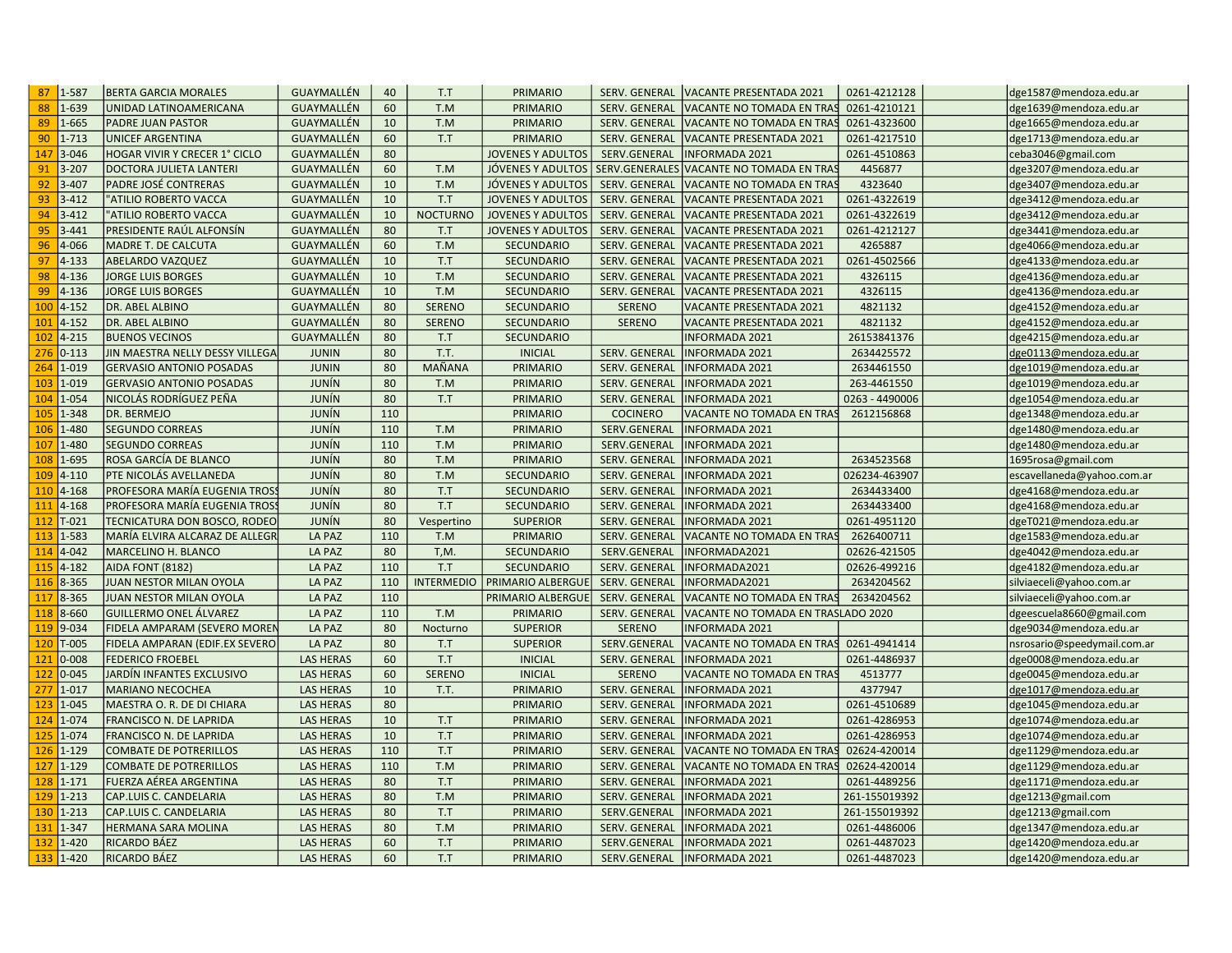| $134$ 1-472      | <b>SARGENTO CABRAL</b>          | <b>LAS HERAS</b>     | 10  |               | <b>PRIMARIO</b>          | <b>COCINERO</b>      | VACANTE NO TOMADA EN TRAS                | 261-4306017    | dge1472@mendoza.edu.ar      |
|------------------|---------------------------------|----------------------|-----|---------------|--------------------------|----------------------|------------------------------------------|----------------|-----------------------------|
| 1-476            | MARÍA LUISA DUHAGON             | <b>LAS HERAS</b>     | 110 |               | PRIMARIO                 | SERV.GENERAL         | <b>INFORMADA 2021</b>                    | 2613833217     | dge1476@mendoza.edu.ar      |
| 1-499<br>136     | TTE. DE AV. MANUEL FÉLIX ORIGON | <b>LAS HERAS</b>     | 60  | T.M           | PRIMARIO                 | SERV.GENERAL         | <b>INFORMADA 2021</b>                    | 0261-4488561   | dge1499@mendoza.edu.ar      |
| 1-566            | <b>PATRICIOS</b>                | <b>LAS HERAS</b>     | 60  | T.T           | PRIMARIO                 | SERV. GENERAL        | <b>INFORMADA 2021</b>                    | 0261-4485454   | dge1566@mendoza.edu.ar      |
| 138<br>$1 - 610$ | <b>VALLE DE GUANTATA</b>        | <b>LAS HERAS</b>     | 40  | T.M           | PRIMARIO                 | SERV.GENERAL         | <b>INFORMADA 2021</b>                    | 0261-4306289   | dge1610@mendoza.edu.ar      |
| 139<br>1-664     | <b>CRUZADA LIBERTADORA</b>      | <b>LAS HERAS</b>     | 60  | T.T           | PRIMARIO                 | SERV.GENERAL         | VACANTE NO TOMADA EN TRAS                | 0261-4489288   | DGE1664@MENDOZA.EDU.AR      |
| 1-676<br>140     | MAESTRO ARTURO PRÓSPERO YACI    | <b>LAS HERAS</b>     | 80  | T.M           | <b>PRIMARIO</b>          | SERV.GENERAL         | <b>NFORMADA 2021</b>                     | 0261-4-511507  | dge1676@mendoza.edu.ar      |
| 141<br>1-676     | MAESTRO ARTURO PRÓSPERO YACI    | <b>LAS HERAS</b>     | 80  | T.T           | PRIMARIO                 | SERV.GENERAL         | <b>INFORMADA 2021</b>                    | 0261-4-511507  | dge1676@mendoza.edu.ar      |
| 1-682<br>142     | <b>HÉROES DE MALVINAS</b>       | <b>LAS HERAS</b>     | 60  | T.T           | PRIMARIO                 | SERV.GENERAL         | <b>INFORMADA 2021</b>                    | 0261-4470977   | dge1682@mendoza.edu.ar      |
| 143<br>1-683     | CONRADO GONZÁLEZ FELTRUP        | <b>LAS HERAS</b>     | 40  | T.M           | PRIMARIO                 | SEERV.GENERAI        | <b>INFORMADA 2021</b>                    | 0261-4440919   | dge1683@mendoza.edu.ar      |
| 144<br>1-733     | <b>MAUELTURATA</b>              | <b>LAS HERAS</b>     | 110 | T.M           | PRIMARIO                 | SERV.GENERAL         | <b>INFORMADA 2021</b>                    | 2622660308     | evezulu1@gmail.com          |
| 1-733<br>145     | <b>MAUELTURATA</b>              | <b>LAS HERAS</b>     | 110 | T.M           | PRIMARIO                 | SERV.GENERAL         | <b>INFORMADA 2021</b>                    | 2622660308     | evezulu1@gmail.com          |
| 146<br>$2 - 021$ | TTE.CNEL.P.SCHILARDI            | <b>LAS HERAS</b>     | 60  | T.M           | <b>ESPECIAL</b>          | SERV.GENERAL         | <b>INFORMADA 2021</b>                    |                |                             |
| $3 - 201$<br>148 | <b>SUB. HUGO ALBERTO LEPEZ</b>  | <b>LAS HERAS</b>     | 80  | T.T           | <b>JOVENES Y ADULTOS</b> | SERV.GENERAL         | NFORMADA 2021                            | 4471687        | dge3201@mendoza.edu.ar      |
| 149<br>$4 - 011$ | CAPITÁN DANIEL F. MANZOTTI      | <b>LAS HERAS</b>     | 10  | T.M           | <b>SECUNDARIO</b>        | SERV.GENERAL         | NFORMADA 2021                            | 0261-4448800   | dge4011@mendoza.edu.ar      |
| 150<br>$4 - 011$ | CAPITÁN DANIEL F. MANZOTTI      | <b>LAS HERAS</b>     | 10  | T.M           | <b>SECUNDARIO</b>        | SERV.GENERAL         | <b>INFORMADA 2021</b>                    | 0261-4448800   | dge4011@mendoza.edu.ar      |
| 151<br>4-019     | CAPITÁN JOSÉ D VÁZQUEZ          | <b>LAS HERAS</b>     | 10  | T.T           | <b>SECUNDARIO</b>        | SERV.GENERAL         | <b>INFORMADA 2021</b>                    | 0261-4309937   | dge4019@mendoza.edu.ar      |
| 152<br>$4 - 032$ | NUESTRA SEÑORA DE LAS NIEVES    | <b>LAS HERAS</b>     | 110 | T.T.          | <b>SECUNDARIO</b>        | SERV. GENERAL        | VACANTE NO TOMADA EN TRAS                | 02624-420161   | dge4032@mendoza.edu.ar      |
| 153<br>4-037     | <b>HOMERO MANZI</b>             | <b>LAS HERAS</b>     | 60  | T.M           | <b>SECUNDARIO</b>        | SERV.GENERAL         | <b>NFORMADA 2021</b>                     | 0261-4487730   | dge4037@mendoza.edu.ar      |
| 4-037<br>274     | <b>HOMERO MANZI</b>             | <b>LAS HERAS</b>     | 60  | T.M           | SECUNDARIO               | SERV. GENERAL        | <b>INFORMADA 2021</b>                    | 4487730        | dge4037@mendoza.edu.ar      |
| 4-088<br>154     | <b>MARIO CASALE</b>             | <b>LAS HERAS</b>     | 10  | T.T           | <b>SECUNDARIO</b>        | SERV.GENERAL         | <b>INFORMADA 2021</b>                    | 0261-4301054   | dge4088@mendoza.edu.ar      |
| 155<br>4-088     | <b>MARIO CASALE</b>             | <b>LAS HERAS</b>     | 10  | T.M           | <b>SECUNDARIO</b>        | SERV.GENERAL         | <b>INFORMADA 2021</b>                    | 0261-4301054   | dge4088@mendoza.edu.ar      |
| $4 - 140$<br>156 | ARMANDO TEJADA GOMEZ            | <b>LAS HERAS</b>     | 80  | nocturno      | <b>SECUNDARIO</b>        | <b>SERENO</b>        | VACANTE NO TOMADA EN TRAS                | 2616699313     | dge4140@mendoza.edu.ar      |
| $4 - 157$<br>157 | <b>PATRIA GRANDE</b>            | <b>LAS HERAS</b>     | 60  | T.M           | <b>SECUNDARIO</b>        | SERV.GENERAL         | <b>INFORMADA 2021</b>                    | 4485925        | dge4157@mendoza.edu.ar      |
| $4 - 158$<br>158 | <b>ARRIEROS DEL ANDE</b>        | <b>LAS HERAS</b>     | 60  | T.M           | <b>SECUNDARIO</b>        | SERV. GENERAL        | <b>INFORMADA 2021</b>                    | 4484985        | escuela4158mza@yahoo.com.ar |
| $4 - 218$<br>159 | PARQUE PROVINCIAL ACONCAGUA     | <b>LAS HERAS</b>     | 10  | T.M           | <b>SECUNDARIO</b>        | SERV.GENERAL         | <b>INFORMADA 2021</b>                    |                | dge4218@mendoza.edu.ar      |
| $4 - 218$<br>160 | PARQUE PROVINCIAL ACONCAGUA     | <b>LAS HERAS</b>     | 10  | T.T           | <b>SECUNDARIO</b>        | SERV.GENERAL         | <b>INFORMADA 2021</b>                    |                | dge4218@mendoza.edu.ar      |
| $1 - 204$<br>161 | <b>RAMON ARRIETA</b>            | LAVALLE              | 110 | T.M           | PRIMARIO                 | SERV.GENERAL         | NFORMADA 2021                            | 261 461 - 4276 | DGE1204@MENDOZA.EDU.AR      |
| 162<br>$1 - 261$ | <b>JUAN CRUZ VARELA</b>         | LAVALLE              | 110 | <b>SERENO</b> | <b>PRIMARIO</b>          | SERV.GENERAL         | <b>INFORMADA 2021</b>                    | 2616396336     | dge1261@mendoza.edu.ar      |
| $1 - 261$<br>163 | <b>JUAN CRUZ VARELA</b>         | LAVALLE              | 110 | T.M           | PRIMARIO                 | SERV.GENERAL         | <b>INFORMADA 2021</b>                    | 2616396336     | dge1261@mendoza.edu.ar      |
| $1 - 265$<br>164 | <b>JUAN IGNACIO MORON</b>       | LAVALLE              | 110 | T.M           | PRIMARIO                 | SERV. GENERAL        | <b>INFORMADA 2021</b>                    | 0261-153841558 | dge1265@gmail.com           |
| $1 - 276$<br>165 | DR. CARLOS CHAGAS               | LAVALLE              | 110 | Intermedio    | PRIMARIO                 | SERV. GENERAL        | VACANTE NO TOMADA EN TRAS (0261) 4614275 |                | anamquiroz8@gmail.com       |
| 1-307<br>166     | PRESIDENTE SANTIAGO DERQUI      | LAVALLE              | 80  | T.T           | PRIMARIO                 | SERV.GENERAL         | <b>INFORMADA 2021</b>                    |                | derqui1307@gmail.com        |
| $1 - 452$<br>167 | <b>JOAQUIN COSTA</b>            | LAVALLE              | 110 | T.M           | PRIMARIO                 | SERV.GENERAL         | <b>INFORMADA 2021</b>                    |                | dge1452@mendoza.edu.ar      |
| $1 - 512$<br>168 | JOSÉ ANDRÉS DIAZ                | LAVALLE              | 110 | T.M           | PRIMARIO                 | SERV. GENERAL        | <b>INFORMADA 2021</b>                    |                |                             |
| 169<br>$1 - 512$ | JOSÉ ANDRÉS DIAZ                | LAVALLE              | 110 | T.T           | <b>PRIMARIO</b>          | SERV.GENERAL         | <b>INFORMADA 2021</b>                    |                | dge1512@mendoza.edu.ar      |
| $1 - 525$<br>170 |                                 | LAVALLE              | 110 |               |                          |                      |                                          |                | dge1512@mendoza.edu.ar      |
| $1 - 746$        | <b>RAMON ROSALES</b>            | LAVALLE              | 80  |               | PRIMARIO                 | SERV. GENERAL        | <b>INFORMADA 2021</b>                    | 2615266273     | dge1525@mendoza.edu.ar      |
| 171              | NÉLIDA SARA BASILOTTA           |                      |     | T.T           | PRIMARIO                 | SERV.GENERAL         | <b>INFORMADA 2021</b>                    | 2615130453     | dge1746@mendoza.edu.ar      |
| $3 - 021$<br>172 | <b>CARLOS ROBERTO GROSSO</b>    | LAVALLE              | 60  | T.T           | PRIMARIO                 | SERV.GENERAL         | <b>INFORMADA 2021</b>                    | 0261-4941777   | dge3021@mendoza.edu.ar      |
| 3-439<br>173     | <b>MANUEL A SAENZ</b>           | LAVALLE              | 80  |               | JÓVENES Y ADULTOS        | <b>SERENO</b>        | VACANTE NO TOMADA EN TRAS                | 0261-4721107   | dge3439@mendoza.edu.ar      |
| 3-487<br>174     | PINTOR FIDEL ROIG MATONS        | LAVALLE              | 80  | <b>NOCHE</b>  | JÓVENES Y ADULTOS        | SERV. GENERAL        | <b>INFORMADA 2021</b>                    | 0261-4905042   | dge3487@mendoza.edu.ar      |
| $4 - 041$<br>175 | ALICIA M. DE JUSTO              | LAVALLE              | 80  | <b>SERENO</b> | <b>SECUNDARIO</b>        | SERV. GENERAL        | VACANTE NO TOMADA EN TRAS                | 0261-4941609   | dge4041@mendoza.edu.ar      |
| 275<br>$4 - 041$ | ALICIA M. DE JUSTO              | LAVALLE              | 80  | <b>NOCHE</b>  | SECUNDARIO               | <b>SERENO</b>        | NFORMADA 2021                            | 0261-4941609   | dge4041@mendoza.edu.ar      |
| $4 - 159$<br>176 | <b>CÉSAR MILSTEIN</b>           | LAVALLE              | 110 | nocturno      | <b>SECUNDARIO</b>        | <b>SERV. GENERAL</b> | VACANTE NO TOMADA EN TRASLADO 2020       |                |                             |
| 177<br>$4 - 184$ | <b>CARLOS ALBERTO MASOERO</b>   | LAVALLE              | 80  | T.M           | <b>SECUNDARIO</b>        | SERV. GENERAL        | <b>INFORMADA 2021</b>                    | 2615589439     | dge4184@mendoza.edu.ar      |
| $4 - 185$<br>178 | ELENA ELVIRA IMAZIO DE CAVAGNO  | LAVALLE              | 80  | T.T           | <b>SECUNDARIO</b>        | SERV. GENERAL        | <b>INFORMADA 2021</b>                    | 4909055        | dge4185@mendoza.edu.ar      |
| $4 - 254$<br>179 | CAYE HANE, SEDE ARROYITO (8254) | LAVALLE              | 110 | T.M           | <b>SECUNDARIO</b>        | <b>COCINERO</b>      | <b>INFORMADA 2021</b>                    | 2616908184     | dge4254@mendoza.edu.ar      |
| $0 - 055$<br>180 | AITUÉ                           | <b>LUJAN DE CUYO</b> | 80  | T.T           | <b>INICIAL</b>           | SERV.GENERAL         | <b>INFORMADA 2021</b>                    | 4900361        | dge0055@mendoza.edu.ar      |
| $1 - 012$<br>181 | COMANDANTE SATURNINO TORRES     | <b>LUJAN DE CUYO</b> | 40  |               | PRIMARIO                 | SERV.GENERAL         | <b>INFORMADA 2021</b>                    | 0261-4984783   | dge1012@mendoza.edu.ar      |
| 182<br>1-020     | <b>DOMINGO FRENCH</b>           | <b>LUJAN DE CUYO</b> | 60  | T.M           | <b>PRIMARIO</b>          | SERV.GENERAL         | <b>INFORMADA 2021</b>                    | 0261-4880488   | dge1020@mendoza.edu.ar      |
| 183<br>$1 - 023$ | <b>TERESA O'CONOR</b>           | <b>LUJAN DE CUYO</b> | 10  | T.M           | PRIMARIO                 | SERV. GENERAL        | <b>INFORMADA 2021</b>                    | 0261-4961905   | dge1023@mendoza.edu.ar      |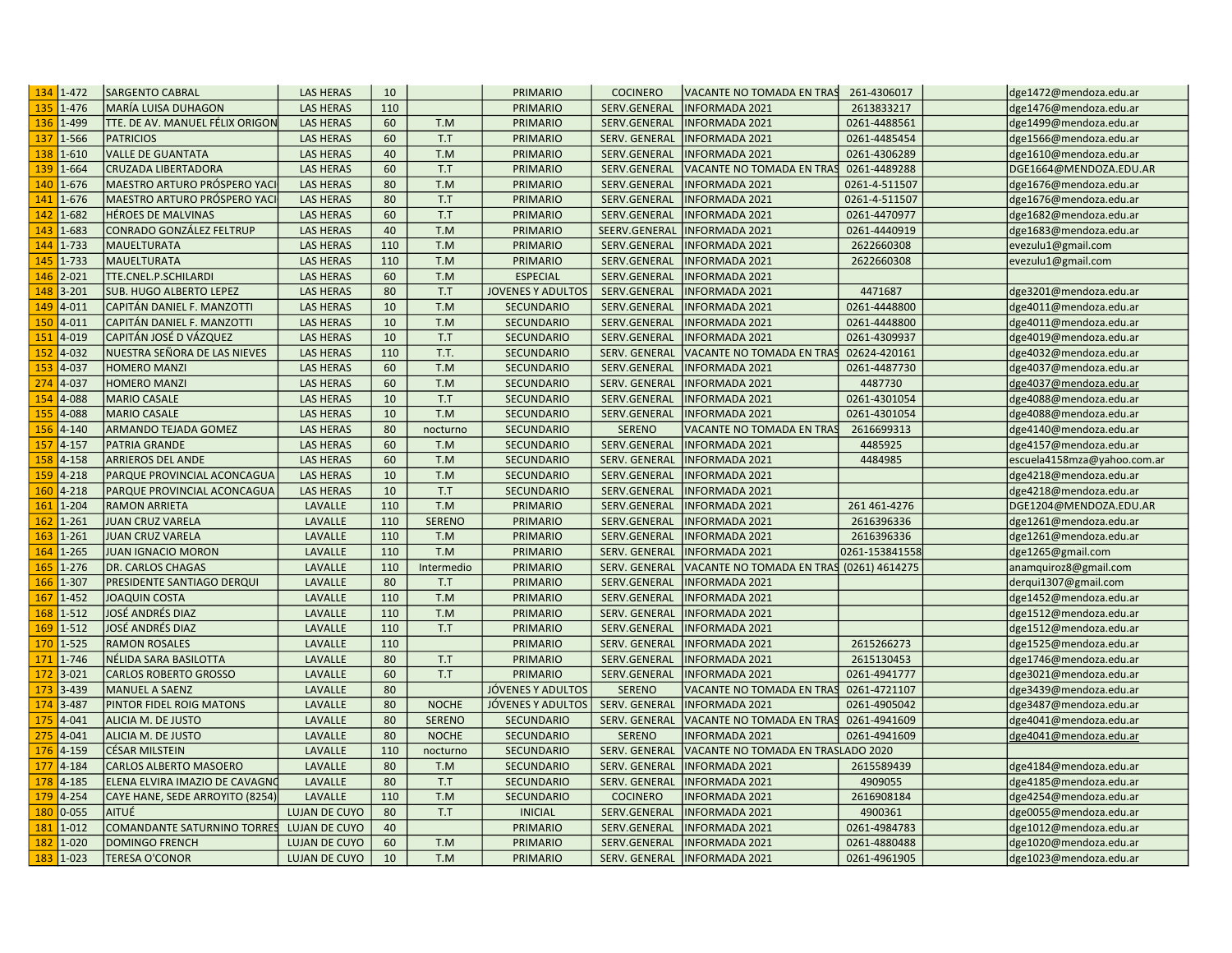| MARÍA SALOMÉ ALBERTI DE VEGA<br><b>GENERAL ESPEJO</b><br><b>LUIS BALDINI</b><br>Ramón César Novero<br>DR. ROMELIO VILLALOBOS<br>ING. RICARDO VIDELA<br>DR. FRANCISCO CORREAS<br>PROFESORES MENDOCINOS<br>PROFESORES MENDOCINOS<br><b>TUPUNGATO Anexo 2</b><br>Ramón César Novero<br><b>ALMAFUERTE</b><br>PROCESA SARMIENTO<br><b>FRANCISCO GABRIELLI</b><br><b>JUAN CORNELIO MOYANO</b><br>JOSÉ PEDRO VARELA<br><b>LEOPOLDO ZULOAGA</b> | <b>LUJAN DE CUYO</b><br><b>LUJAN DE CUYO</b><br><b>LUJAN DE CUYO</b><br><b>LUJAN DE CUYO</b><br><b>LUJAN DE CUYO</b><br><b>LUJAN DE CUYO</b><br><b>LUJAN DE CUYO</b><br><b>LUJAN DE CUYO</b><br><b>LUJAN DE CUYO</b><br><b>LUJAN DE CUYO</b><br>LUJÁN DE CUYO<br>LUJÁN DE CUYO<br>MAIPÚ<br>MAIPÚ<br>MAIPÚ                                                                                                                                                                                                                                                                                                                                                                                                                                                      | 60<br>80<br>80<br>110<br>80<br>40<br>10<br>80<br>80<br>60<br>110<br>110<br>60<br>40                                                                                                                                                                                                                                                                                                                                                                                                                 | T.T<br>T,T<br>T.T<br>T.M<br>T.T.<br><b>NOCHE</b>                                                                                                                              | PRIMARIO<br><b>PRIMARIO</b><br>PRIMARIO<br>PRIMARIO<br><b>ESPECIAL</b><br><b>SECUNDARIO</b><br><b>SECUNDARIO</b><br><b>SECUNDARIO</b><br><b>SECUNDARIO</b><br><b>SUPERIOR</b><br>PRIMARIO<br>JÓVENES Y ADULTOS | SERV. GENERAL<br>SERV. GENERAL<br>SERV. GENERAL<br>SERV. GENERAL<br><b>SERV. GENERAL</b><br>SERV. GENERAL<br>SERV. GENERAL<br>SERV.GENERAL<br>SERV.GENERAL<br>SERV.GENERAL<br>SERV. GENERAL                                                                                                                                                                                                                                   | <b>VACANTE PRESENTADA 2021</b><br>VACANTE NO TOMADA EN TRAS<br>VACANTE NO TOMADA EN TRAS<br><b>INFORMADA 2021</b><br>VACANTE NO TOMADA EN TRAS<br>NFORMADA 2021<br>VACANTE NO TOMADA EN TRAS<br><b>INFORMADA 2021</b><br>VACANTE NO TOMADA EN TRAS<br>NFORMADA 2021                                                                                                                                                                                                                                           | 0261-4900067<br>0261-4991089<br>2612096583<br>0261-4985327<br>0261-4980204<br>0261-4960033<br>0261-4361274<br>0261-4361274                                                                                                                                                                                                                                                                                                                                                                                                                                                                                                                                                                                                              | dge1156@mendoza.edu.ar<br>dge1158@mendoza.edu.ar<br>dge1304luisbaldini@gmail.com<br>dge1578@mendoza.edu.ar<br>dge2011@mendoza.edu.ar<br>dge4012@mendoza.edu.ar<br>dge4031@mendoza.edu.ar<br>dge4163@mendoza.edu.ar<br>dge4163@mendoza.edu.ar<br>dget009@mendoza.edu.ar                                                                                                                                        |
|-----------------------------------------------------------------------------------------------------------------------------------------------------------------------------------------------------------------------------------------------------------------------------------------------------------------------------------------------------------------------------------------------------------------------------------------|----------------------------------------------------------------------------------------------------------------------------------------------------------------------------------------------------------------------------------------------------------------------------------------------------------------------------------------------------------------------------------------------------------------------------------------------------------------------------------------------------------------------------------------------------------------------------------------------------------------------------------------------------------------------------------------------------------------------------------------------------------------|-----------------------------------------------------------------------------------------------------------------------------------------------------------------------------------------------------------------------------------------------------------------------------------------------------------------------------------------------------------------------------------------------------------------------------------------------------------------------------------------------------|-------------------------------------------------------------------------------------------------------------------------------------------------------------------------------|----------------------------------------------------------------------------------------------------------------------------------------------------------------------------------------------------------------|-------------------------------------------------------------------------------------------------------------------------------------------------------------------------------------------------------------------------------------------------------------------------------------------------------------------------------------------------------------------------------------------------------------------------------|---------------------------------------------------------------------------------------------------------------------------------------------------------------------------------------------------------------------------------------------------------------------------------------------------------------------------------------------------------------------------------------------------------------------------------------------------------------------------------------------------------------|-----------------------------------------------------------------------------------------------------------------------------------------------------------------------------------------------------------------------------------------------------------------------------------------------------------------------------------------------------------------------------------------------------------------------------------------------------------------------------------------------------------------------------------------------------------------------------------------------------------------------------------------------------------------------------------------------------------------------------------------|---------------------------------------------------------------------------------------------------------------------------------------------------------------------------------------------------------------------------------------------------------------------------------------------------------------------------------------------------------------------------------------------------------------|
|                                                                                                                                                                                                                                                                                                                                                                                                                                         |                                                                                                                                                                                                                                                                                                                                                                                                                                                                                                                                                                                                                                                                                                                                                                |                                                                                                                                                                                                                                                                                                                                                                                                                                                                                                     |                                                                                                                                                                               |                                                                                                                                                                                                                |                                                                                                                                                                                                                                                                                                                                                                                                                               |                                                                                                                                                                                                                                                                                                                                                                                                                                                                                                               |                                                                                                                                                                                                                                                                                                                                                                                                                                                                                                                                                                                                                                                                                                                                         |                                                                                                                                                                                                                                                                                                                                                                                                               |
|                                                                                                                                                                                                                                                                                                                                                                                                                                         |                                                                                                                                                                                                                                                                                                                                                                                                                                                                                                                                                                                                                                                                                                                                                                |                                                                                                                                                                                                                                                                                                                                                                                                                                                                                                     |                                                                                                                                                                               |                                                                                                                                                                                                                |                                                                                                                                                                                                                                                                                                                                                                                                                               |                                                                                                                                                                                                                                                                                                                                                                                                                                                                                                               |                                                                                                                                                                                                                                                                                                                                                                                                                                                                                                                                                                                                                                                                                                                                         |                                                                                                                                                                                                                                                                                                                                                                                                               |
|                                                                                                                                                                                                                                                                                                                                                                                                                                         |                                                                                                                                                                                                                                                                                                                                                                                                                                                                                                                                                                                                                                                                                                                                                                |                                                                                                                                                                                                                                                                                                                                                                                                                                                                                                     |                                                                                                                                                                               |                                                                                                                                                                                                                |                                                                                                                                                                                                                                                                                                                                                                                                                               |                                                                                                                                                                                                                                                                                                                                                                                                                                                                                                               |                                                                                                                                                                                                                                                                                                                                                                                                                                                                                                                                                                                                                                                                                                                                         |                                                                                                                                                                                                                                                                                                                                                                                                               |
|                                                                                                                                                                                                                                                                                                                                                                                                                                         |                                                                                                                                                                                                                                                                                                                                                                                                                                                                                                                                                                                                                                                                                                                                                                |                                                                                                                                                                                                                                                                                                                                                                                                                                                                                                     |                                                                                                                                                                               |                                                                                                                                                                                                                |                                                                                                                                                                                                                                                                                                                                                                                                                               |                                                                                                                                                                                                                                                                                                                                                                                                                                                                                                               |                                                                                                                                                                                                                                                                                                                                                                                                                                                                                                                                                                                                                                                                                                                                         |                                                                                                                                                                                                                                                                                                                                                                                                               |
|                                                                                                                                                                                                                                                                                                                                                                                                                                         |                                                                                                                                                                                                                                                                                                                                                                                                                                                                                                                                                                                                                                                                                                                                                                |                                                                                                                                                                                                                                                                                                                                                                                                                                                                                                     |                                                                                                                                                                               |                                                                                                                                                                                                                |                                                                                                                                                                                                                                                                                                                                                                                                                               |                                                                                                                                                                                                                                                                                                                                                                                                                                                                                                               |                                                                                                                                                                                                                                                                                                                                                                                                                                                                                                                                                                                                                                                                                                                                         |                                                                                                                                                                                                                                                                                                                                                                                                               |
|                                                                                                                                                                                                                                                                                                                                                                                                                                         |                                                                                                                                                                                                                                                                                                                                                                                                                                                                                                                                                                                                                                                                                                                                                                |                                                                                                                                                                                                                                                                                                                                                                                                                                                                                                     |                                                                                                                                                                               |                                                                                                                                                                                                                |                                                                                                                                                                                                                                                                                                                                                                                                                               |                                                                                                                                                                                                                                                                                                                                                                                                                                                                                                               |                                                                                                                                                                                                                                                                                                                                                                                                                                                                                                                                                                                                                                                                                                                                         |                                                                                                                                                                                                                                                                                                                                                                                                               |
|                                                                                                                                                                                                                                                                                                                                                                                                                                         |                                                                                                                                                                                                                                                                                                                                                                                                                                                                                                                                                                                                                                                                                                                                                                |                                                                                                                                                                                                                                                                                                                                                                                                                                                                                                     |                                                                                                                                                                               |                                                                                                                                                                                                                |                                                                                                                                                                                                                                                                                                                                                                                                                               |                                                                                                                                                                                                                                                                                                                                                                                                                                                                                                               |                                                                                                                                                                                                                                                                                                                                                                                                                                                                                                                                                                                                                                                                                                                                         |                                                                                                                                                                                                                                                                                                                                                                                                               |
|                                                                                                                                                                                                                                                                                                                                                                                                                                         |                                                                                                                                                                                                                                                                                                                                                                                                                                                                                                                                                                                                                                                                                                                                                                |                                                                                                                                                                                                                                                                                                                                                                                                                                                                                                     |                                                                                                                                                                               |                                                                                                                                                                                                                |                                                                                                                                                                                                                                                                                                                                                                                                                               |                                                                                                                                                                                                                                                                                                                                                                                                                                                                                                               |                                                                                                                                                                                                                                                                                                                                                                                                                                                                                                                                                                                                                                                                                                                                         |                                                                                                                                                                                                                                                                                                                                                                                                               |
|                                                                                                                                                                                                                                                                                                                                                                                                                                         |                                                                                                                                                                                                                                                                                                                                                                                                                                                                                                                                                                                                                                                                                                                                                                |                                                                                                                                                                                                                                                                                                                                                                                                                                                                                                     |                                                                                                                                                                               |                                                                                                                                                                                                                |                                                                                                                                                                                                                                                                                                                                                                                                                               |                                                                                                                                                                                                                                                                                                                                                                                                                                                                                                               |                                                                                                                                                                                                                                                                                                                                                                                                                                                                                                                                                                                                                                                                                                                                         |                                                                                                                                                                                                                                                                                                                                                                                                               |
|                                                                                                                                                                                                                                                                                                                                                                                                                                         |                                                                                                                                                                                                                                                                                                                                                                                                                                                                                                                                                                                                                                                                                                                                                                |                                                                                                                                                                                                                                                                                                                                                                                                                                                                                                     |                                                                                                                                                                               |                                                                                                                                                                                                                |                                                                                                                                                                                                                                                                                                                                                                                                                               |                                                                                                                                                                                                                                                                                                                                                                                                                                                                                                               | 02622-488630                                                                                                                                                                                                                                                                                                                                                                                                                                                                                                                                                                                                                                                                                                                            |                                                                                                                                                                                                                                                                                                                                                                                                               |
|                                                                                                                                                                                                                                                                                                                                                                                                                                         |                                                                                                                                                                                                                                                                                                                                                                                                                                                                                                                                                                                                                                                                                                                                                                |                                                                                                                                                                                                                                                                                                                                                                                                                                                                                                     |                                                                                                                                                                               |                                                                                                                                                                                                                |                                                                                                                                                                                                                                                                                                                                                                                                                               | <b>INFORMADA 2021</b>                                                                                                                                                                                                                                                                                                                                                                                                                                                                                         | 2612096583                                                                                                                                                                                                                                                                                                                                                                                                                                                                                                                                                                                                                                                                                                                              | dge1578@mendoza.edu.ar                                                                                                                                                                                                                                                                                                                                                                                        |
|                                                                                                                                                                                                                                                                                                                                                                                                                                         |                                                                                                                                                                                                                                                                                                                                                                                                                                                                                                                                                                                                                                                                                                                                                                |                                                                                                                                                                                                                                                                                                                                                                                                                                                                                                     |                                                                                                                                                                               |                                                                                                                                                                                                                | SERV. GENERAL                                                                                                                                                                                                                                                                                                                                                                                                                 | <b>INFORMADA 2021</b>                                                                                                                                                                                                                                                                                                                                                                                                                                                                                         |                                                                                                                                                                                                                                                                                                                                                                                                                                                                                                                                                                                                                                                                                                                                         | dge3516@mendoza.edu.ar                                                                                                                                                                                                                                                                                                                                                                                        |
|                                                                                                                                                                                                                                                                                                                                                                                                                                         |                                                                                                                                                                                                                                                                                                                                                                                                                                                                                                                                                                                                                                                                                                                                                                |                                                                                                                                                                                                                                                                                                                                                                                                                                                                                                     |                                                                                                                                                                               | <b>PRIMARIO</b>                                                                                                                                                                                                | SERV. GENERAL                                                                                                                                                                                                                                                                                                                                                                                                                 | NFORMADA 2021                                                                                                                                                                                                                                                                                                                                                                                                                                                                                                 | 0261-4976500                                                                                                                                                                                                                                                                                                                                                                                                                                                                                                                                                                                                                                                                                                                            | dge1029@mendoza.edu.ar                                                                                                                                                                                                                                                                                                                                                                                        |
|                                                                                                                                                                                                                                                                                                                                                                                                                                         |                                                                                                                                                                                                                                                                                                                                                                                                                                                                                                                                                                                                                                                                                                                                                                |                                                                                                                                                                                                                                                                                                                                                                                                                                                                                                     | T.T                                                                                                                                                                           | <b>PRIMARIO</b>                                                                                                                                                                                                | <b>SERV. GENERAL</b>                                                                                                                                                                                                                                                                                                                                                                                                          | NFORMADA 2021                                                                                                                                                                                                                                                                                                                                                                                                                                                                                                 | 0261-4978288                                                                                                                                                                                                                                                                                                                                                                                                                                                                                                                                                                                                                                                                                                                            | dge1052@mendoza.edu.ar                                                                                                                                                                                                                                                                                                                                                                                        |
|                                                                                                                                                                                                                                                                                                                                                                                                                                         |                                                                                                                                                                                                                                                                                                                                                                                                                                                                                                                                                                                                                                                                                                                                                                | 60                                                                                                                                                                                                                                                                                                                                                                                                                                                                                                  | T.T                                                                                                                                                                           | PRIMARIO                                                                                                                                                                                                       | SERV. GENERAL                                                                                                                                                                                                                                                                                                                                                                                                                 | <b>INFORMADA 2021</b>                                                                                                                                                                                                                                                                                                                                                                                                                                                                                         | 0261-4972733                                                                                                                                                                                                                                                                                                                                                                                                                                                                                                                                                                                                                                                                                                                            | dge1203@mendoza.edu.ar                                                                                                                                                                                                                                                                                                                                                                                        |
|                                                                                                                                                                                                                                                                                                                                                                                                                                         | MAIPÚ                                                                                                                                                                                                                                                                                                                                                                                                                                                                                                                                                                                                                                                                                                                                                          | 80                                                                                                                                                                                                                                                                                                                                                                                                                                                                                                  |                                                                                                                                                                               | PRIMARIO                                                                                                                                                                                                       | SERV. GENERAL                                                                                                                                                                                                                                                                                                                                                                                                                 | <b>INFORMADA 2021</b>                                                                                                                                                                                                                                                                                                                                                                                                                                                                                         | 0261-3046914                                                                                                                                                                                                                                                                                                                                                                                                                                                                                                                                                                                                                                                                                                                            | dge1268@mendoza.edu.ar                                                                                                                                                                                                                                                                                                                                                                                        |
|                                                                                                                                                                                                                                                                                                                                                                                                                                         | MAIPÚ                                                                                                                                                                                                                                                                                                                                                                                                                                                                                                                                                                                                                                                                                                                                                          | 60                                                                                                                                                                                                                                                                                                                                                                                                                                                                                                  | T.M                                                                                                                                                                           | PRIMARIO                                                                                                                                                                                                       | SERV. GENERAL                                                                                                                                                                                                                                                                                                                                                                                                                 | <b>INFORMADA 2021</b>                                                                                                                                                                                                                                                                                                                                                                                                                                                                                         | 0261-4972155                                                                                                                                                                                                                                                                                                                                                                                                                                                                                                                                                                                                                                                                                                                            | dge1457@mendoza.edu.ar                                                                                                                                                                                                                                                                                                                                                                                        |
| ESCUADRÓN DE INFANTERIA MANU                                                                                                                                                                                                                                                                                                                                                                                                            | MAIPÚ                                                                                                                                                                                                                                                                                                                                                                                                                                                                                                                                                                                                                                                                                                                                                          | 110                                                                                                                                                                                                                                                                                                                                                                                                                                                                                                 |                                                                                                                                                                               | PRIMARIO                                                                                                                                                                                                       | SERV. GENERAL                                                                                                                                                                                                                                                                                                                                                                                                                 | NFORMADA 2021                                                                                                                                                                                                                                                                                                                                                                                                                                                                                                 | 0261-156443300                                                                                                                                                                                                                                                                                                                                                                                                                                                                                                                                                                                                                                                                                                                          | dge1588@mendoza.edu.ar                                                                                                                                                                                                                                                                                                                                                                                        |
| POLICIA DE MENDOZA                                                                                                                                                                                                                                                                                                                                                                                                                      | MAIPÚ                                                                                                                                                                                                                                                                                                                                                                                                                                                                                                                                                                                                                                                                                                                                                          | 110                                                                                                                                                                                                                                                                                                                                                                                                                                                                                                 | T.M                                                                                                                                                                           | PRIMARIO                                                                                                                                                                                                       | SERV. GENERAL                                                                                                                                                                                                                                                                                                                                                                                                                 | VACANTE NO TOMADA EN TRAS 0261-152094803                                                                                                                                                                                                                                                                                                                                                                                                                                                                      |                                                                                                                                                                                                                                                                                                                                                                                                                                                                                                                                                                                                                                                                                                                                         | dge1602@mendoza.edu.ar                                                                                                                                                                                                                                                                                                                                                                                        |
| MARTA SUSANA MENENDEZ                                                                                                                                                                                                                                                                                                                                                                                                                   | MAIPÚ                                                                                                                                                                                                                                                                                                                                                                                                                                                                                                                                                                                                                                                                                                                                                          | 60                                                                                                                                                                                                                                                                                                                                                                                                                                                                                                  |                                                                                                                                                                               | 16.00 A 22.30 JÓVENES Y ADULTOS                                                                                                                                                                                | SERV. GENERAL                                                                                                                                                                                                                                                                                                                                                                                                                 | <b>NFORMADAS 2021</b>                                                                                                                                                                                                                                                                                                                                                                                                                                                                                         | 4814561                                                                                                                                                                                                                                                                                                                                                                                                                                                                                                                                                                                                                                                                                                                                 | dge3231@mendoza.edu.ar                                                                                                                                                                                                                                                                                                                                                                                        |
| <b>EMMA CARTELONE DE ZUCCARDI</b>                                                                                                                                                                                                                                                                                                                                                                                                       | MAIPÚ                                                                                                                                                                                                                                                                                                                                                                                                                                                                                                                                                                                                                                                                                                                                                          | 80                                                                                                                                                                                                                                                                                                                                                                                                                                                                                                  | <b>NOCHE</b>                                                                                                                                                                  | JÓVENES Y ADULTOS                                                                                                                                                                                              | SERV. GENERAL                                                                                                                                                                                                                                                                                                                                                                                                                 | <b>NFORMADA 2021</b>                                                                                                                                                                                                                                                                                                                                                                                                                                                                                          |                                                                                                                                                                                                                                                                                                                                                                                                                                                                                                                                                                                                                                                                                                                                         | dge3508@mendoza.edu.ar                                                                                                                                                                                                                                                                                                                                                                                        |
| <b>ALFONSINA STORNI</b>                                                                                                                                                                                                                                                                                                                                                                                                                 | MAIPÚ                                                                                                                                                                                                                                                                                                                                                                                                                                                                                                                                                                                                                                                                                                                                                          | 60                                                                                                                                                                                                                                                                                                                                                                                                                                                                                                  |                                                                                                                                                                               | <b>SECUNDARIO</b>                                                                                                                                                                                              | SERV. GENERAL                                                                                                                                                                                                                                                                                                                                                                                                                 | VACANTE NO TOMADA EN TRAS                                                                                                                                                                                                                                                                                                                                                                                                                                                                                     | 0261-4930532                                                                                                                                                                                                                                                                                                                                                                                                                                                                                                                                                                                                                                                                                                                            | dge4069@mendoza.edu.ar                                                                                                                                                                                                                                                                                                                                                                                        |
|                                                                                                                                                                                                                                                                                                                                                                                                                                         |                                                                                                                                                                                                                                                                                                                                                                                                                                                                                                                                                                                                                                                                                                                                                                |                                                                                                                                                                                                                                                                                                                                                                                                                                                                                                     |                                                                                                                                                                               |                                                                                                                                                                                                                |                                                                                                                                                                                                                                                                                                                                                                                                                               |                                                                                                                                                                                                                                                                                                                                                                                                                                                                                                               |                                                                                                                                                                                                                                                                                                                                                                                                                                                                                                                                                                                                                                                                                                                                         | dge1428@mendoza.edu.ar                                                                                                                                                                                                                                                                                                                                                                                        |
|                                                                                                                                                                                                                                                                                                                                                                                                                                         |                                                                                                                                                                                                                                                                                                                                                                                                                                                                                                                                                                                                                                                                                                                                                                |                                                                                                                                                                                                                                                                                                                                                                                                                                                                                                     | T.M                                                                                                                                                                           |                                                                                                                                                                                                                |                                                                                                                                                                                                                                                                                                                                                                                                                               |                                                                                                                                                                                                                                                                                                                                                                                                                                                                                                               |                                                                                                                                                                                                                                                                                                                                                                                                                                                                                                                                                                                                                                                                                                                                         | dge1668@mendoza.edu.ar                                                                                                                                                                                                                                                                                                                                                                                        |
|                                                                                                                                                                                                                                                                                                                                                                                                                                         |                                                                                                                                                                                                                                                                                                                                                                                                                                                                                                                                                                                                                                                                                                                                                                |                                                                                                                                                                                                                                                                                                                                                                                                                                                                                                     |                                                                                                                                                                               |                                                                                                                                                                                                                |                                                                                                                                                                                                                                                                                                                                                                                                                               |                                                                                                                                                                                                                                                                                                                                                                                                                                                                                                               |                                                                                                                                                                                                                                                                                                                                                                                                                                                                                                                                                                                                                                                                                                                                         | dge1681@mendoza.edu.ar                                                                                                                                                                                                                                                                                                                                                                                        |
|                                                                                                                                                                                                                                                                                                                                                                                                                                         |                                                                                                                                                                                                                                                                                                                                                                                                                                                                                                                                                                                                                                                                                                                                                                |                                                                                                                                                                                                                                                                                                                                                                                                                                                                                                     |                                                                                                                                                                               |                                                                                                                                                                                                                |                                                                                                                                                                                                                                                                                                                                                                                                                               |                                                                                                                                                                                                                                                                                                                                                                                                                                                                                                               |                                                                                                                                                                                                                                                                                                                                                                                                                                                                                                                                                                                                                                                                                                                                         | dge1718@gmail.com                                                                                                                                                                                                                                                                                                                                                                                             |
|                                                                                                                                                                                                                                                                                                                                                                                                                                         |                                                                                                                                                                                                                                                                                                                                                                                                                                                                                                                                                                                                                                                                                                                                                                |                                                                                                                                                                                                                                                                                                                                                                                                                                                                                                     |                                                                                                                                                                               |                                                                                                                                                                                                                |                                                                                                                                                                                                                                                                                                                                                                                                                               |                                                                                                                                                                                                                                                                                                                                                                                                                                                                                                               |                                                                                                                                                                                                                                                                                                                                                                                                                                                                                                                                                                                                                                                                                                                                         | dge0009@mendoza.edu.ar                                                                                                                                                                                                                                                                                                                                                                                        |
|                                                                                                                                                                                                                                                                                                                                                                                                                                         |                                                                                                                                                                                                                                                                                                                                                                                                                                                                                                                                                                                                                                                                                                                                                                |                                                                                                                                                                                                                                                                                                                                                                                                                                                                                                     |                                                                                                                                                                               |                                                                                                                                                                                                                |                                                                                                                                                                                                                                                                                                                                                                                                                               |                                                                                                                                                                                                                                                                                                                                                                                                                                                                                                               |                                                                                                                                                                                                                                                                                                                                                                                                                                                                                                                                                                                                                                                                                                                                         | dgeescuela1058@gmail.com                                                                                                                                                                                                                                                                                                                                                                                      |
|                                                                                                                                                                                                                                                                                                                                                                                                                                         |                                                                                                                                                                                                                                                                                                                                                                                                                                                                                                                                                                                                                                                                                                                                                                |                                                                                                                                                                                                                                                                                                                                                                                                                                                                                                     |                                                                                                                                                                               |                                                                                                                                                                                                                |                                                                                                                                                                                                                                                                                                                                                                                                                               |                                                                                                                                                                                                                                                                                                                                                                                                                                                                                                               |                                                                                                                                                                                                                                                                                                                                                                                                                                                                                                                                                                                                                                                                                                                                         | dgeescuela1253@gmail.com                                                                                                                                                                                                                                                                                                                                                                                      |
|                                                                                                                                                                                                                                                                                                                                                                                                                                         |                                                                                                                                                                                                                                                                                                                                                                                                                                                                                                                                                                                                                                                                                                                                                                |                                                                                                                                                                                                                                                                                                                                                                                                                                                                                                     |                                                                                                                                                                               |                                                                                                                                                                                                                |                                                                                                                                                                                                                                                                                                                                                                                                                               |                                                                                                                                                                                                                                                                                                                                                                                                                                                                                                               |                                                                                                                                                                                                                                                                                                                                                                                                                                                                                                                                                                                                                                                                                                                                         | dgeescuela1253@gmail.com                                                                                                                                                                                                                                                                                                                                                                                      |
|                                                                                                                                                                                                                                                                                                                                                                                                                                         |                                                                                                                                                                                                                                                                                                                                                                                                                                                                                                                                                                                                                                                                                                                                                                |                                                                                                                                                                                                                                                                                                                                                                                                                                                                                                     |                                                                                                                                                                               |                                                                                                                                                                                                                |                                                                                                                                                                                                                                                                                                                                                                                                                               |                                                                                                                                                                                                                                                                                                                                                                                                                                                                                                               |                                                                                                                                                                                                                                                                                                                                                                                                                                                                                                                                                                                                                                                                                                                                         | dge1370@mendoza.edu.ar                                                                                                                                                                                                                                                                                                                                                                                        |
|                                                                                                                                                                                                                                                                                                                                                                                                                                         |                                                                                                                                                                                                                                                                                                                                                                                                                                                                                                                                                                                                                                                                                                                                                                |                                                                                                                                                                                                                                                                                                                                                                                                                                                                                                     |                                                                                                                                                                               |                                                                                                                                                                                                                |                                                                                                                                                                                                                                                                                                                                                                                                                               |                                                                                                                                                                                                                                                                                                                                                                                                                                                                                                               |                                                                                                                                                                                                                                                                                                                                                                                                                                                                                                                                                                                                                                                                                                                                         | dge1402@mendoza.edu.ar                                                                                                                                                                                                                                                                                                                                                                                        |
|                                                                                                                                                                                                                                                                                                                                                                                                                                         |                                                                                                                                                                                                                                                                                                                                                                                                                                                                                                                                                                                                                                                                                                                                                                |                                                                                                                                                                                                                                                                                                                                                                                                                                                                                                     |                                                                                                                                                                               |                                                                                                                                                                                                                |                                                                                                                                                                                                                                                                                                                                                                                                                               |                                                                                                                                                                                                                                                                                                                                                                                                                                                                                                               |                                                                                                                                                                                                                                                                                                                                                                                                                                                                                                                                                                                                                                                                                                                                         | dge4096@mendoza.edu.ar                                                                                                                                                                                                                                                                                                                                                                                        |
|                                                                                                                                                                                                                                                                                                                                                                                                                                         |                                                                                                                                                                                                                                                                                                                                                                                                                                                                                                                                                                                                                                                                                                                                                                |                                                                                                                                                                                                                                                                                                                                                                                                                                                                                                     |                                                                                                                                                                               |                                                                                                                                                                                                                |                                                                                                                                                                                                                                                                                                                                                                                                                               |                                                                                                                                                                                                                                                                                                                                                                                                                                                                                                               |                                                                                                                                                                                                                                                                                                                                                                                                                                                                                                                                                                                                                                                                                                                                         | dge9033@mendoza.edu.ar                                                                                                                                                                                                                                                                                                                                                                                        |
|                                                                                                                                                                                                                                                                                                                                                                                                                                         |                                                                                                                                                                                                                                                                                                                                                                                                                                                                                                                                                                                                                                                                                                                                                                |                                                                                                                                                                                                                                                                                                                                                                                                                                                                                                     |                                                                                                                                                                               |                                                                                                                                                                                                                |                                                                                                                                                                                                                                                                                                                                                                                                                               |                                                                                                                                                                                                                                                                                                                                                                                                                                                                                                               |                                                                                                                                                                                                                                                                                                                                                                                                                                                                                                                                                                                                                                                                                                                                         | dge9033@mendoza.edu.ar                                                                                                                                                                                                                                                                                                                                                                                        |
|                                                                                                                                                                                                                                                                                                                                                                                                                                         |                                                                                                                                                                                                                                                                                                                                                                                                                                                                                                                                                                                                                                                                                                                                                                |                                                                                                                                                                                                                                                                                                                                                                                                                                                                                                     |                                                                                                                                                                               |                                                                                                                                                                                                                |                                                                                                                                                                                                                                                                                                                                                                                                                               |                                                                                                                                                                                                                                                                                                                                                                                                                                                                                                               |                                                                                                                                                                                                                                                                                                                                                                                                                                                                                                                                                                                                                                                                                                                                         | dge1189@mendoza.edu.ar                                                                                                                                                                                                                                                                                                                                                                                        |
|                                                                                                                                                                                                                                                                                                                                                                                                                                         |                                                                                                                                                                                                                                                                                                                                                                                                                                                                                                                                                                                                                                                                                                                                                                |                                                                                                                                                                                                                                                                                                                                                                                                                                                                                                     |                                                                                                                                                                               |                                                                                                                                                                                                                |                                                                                                                                                                                                                                                                                                                                                                                                                               |                                                                                                                                                                                                                                                                                                                                                                                                                                                                                                               |                                                                                                                                                                                                                                                                                                                                                                                                                                                                                                                                                                                                                                                                                                                                         | dge1235@mendoza.edu.ar                                                                                                                                                                                                                                                                                                                                                                                        |
|                                                                                                                                                                                                                                                                                                                                                                                                                                         |                                                                                                                                                                                                                                                                                                                                                                                                                                                                                                                                                                                                                                                                                                                                                                |                                                                                                                                                                                                                                                                                                                                                                                                                                                                                                     |                                                                                                                                                                               |                                                                                                                                                                                                                |                                                                                                                                                                                                                                                                                                                                                                                                                               |                                                                                                                                                                                                                                                                                                                                                                                                                                                                                                               |                                                                                                                                                                                                                                                                                                                                                                                                                                                                                                                                                                                                                                                                                                                                         | cebja3.060dge@gmail.com                                                                                                                                                                                                                                                                                                                                                                                       |
|                                                                                                                                                                                                                                                                                                                                                                                                                                         |                                                                                                                                                                                                                                                                                                                                                                                                                                                                                                                                                                                                                                                                                                                                                                |                                                                                                                                                                                                                                                                                                                                                                                                                                                                                                     |                                                                                                                                                                               |                                                                                                                                                                                                                |                                                                                                                                                                                                                                                                                                                                                                                                                               |                                                                                                                                                                                                                                                                                                                                                                                                                                                                                                               |                                                                                                                                                                                                                                                                                                                                                                                                                                                                                                                                                                                                                                                                                                                                         | dge3100@mendoza.edu.ar                                                                                                                                                                                                                                                                                                                                                                                        |
|                                                                                                                                                                                                                                                                                                                                                                                                                                         |                                                                                                                                                                                                                                                                                                                                                                                                                                                                                                                                                                                                                                                                                                                                                                |                                                                                                                                                                                                                                                                                                                                                                                                                                                                                                     |                                                                                                                                                                               |                                                                                                                                                                                                                |                                                                                                                                                                                                                                                                                                                                                                                                                               |                                                                                                                                                                                                                                                                                                                                                                                                                                                                                                               |                                                                                                                                                                                                                                                                                                                                                                                                                                                                                                                                                                                                                                                                                                                                         | dge3100@mendoza.edu.ar                                                                                                                                                                                                                                                                                                                                                                                        |
|                                                                                                                                                                                                                                                                                                                                                                                                                                         |                                                                                                                                                                                                                                                                                                                                                                                                                                                                                                                                                                                                                                                                                                                                                                |                                                                                                                                                                                                                                                                                                                                                                                                                                                                                                     |                                                                                                                                                                               |                                                                                                                                                                                                                |                                                                                                                                                                                                                                                                                                                                                                                                                               |                                                                                                                                                                                                                                                                                                                                                                                                                                                                                                               |                                                                                                                                                                                                                                                                                                                                                                                                                                                                                                                                                                                                                                                                                                                                         | dge4059@mendoza.edu.ar                                                                                                                                                                                                                                                                                                                                                                                        |
|                                                                                                                                                                                                                                                                                                                                                                                                                                         |                                                                                                                                                                                                                                                                                                                                                                                                                                                                                                                                                                                                                                                                                                                                                                |                                                                                                                                                                                                                                                                                                                                                                                                                                                                                                     |                                                                                                                                                                               |                                                                                                                                                                                                                |                                                                                                                                                                                                                                                                                                                                                                                                                               |                                                                                                                                                                                                                                                                                                                                                                                                                                                                                                               |                                                                                                                                                                                                                                                                                                                                                                                                                                                                                                                                                                                                                                                                                                                                         |                                                                                                                                                                                                                                                                                                                                                                                                               |
|                                                                                                                                                                                                                                                                                                                                                                                                                                         |                                                                                                                                                                                                                                                                                                                                                                                                                                                                                                                                                                                                                                                                                                                                                                |                                                                                                                                                                                                                                                                                                                                                                                                                                                                                                     |                                                                                                                                                                               |                                                                                                                                                                                                                |                                                                                                                                                                                                                                                                                                                                                                                                                               |                                                                                                                                                                                                                                                                                                                                                                                                                                                                                                               |                                                                                                                                                                                                                                                                                                                                                                                                                                                                                                                                                                                                                                                                                                                                         | dge6201@mendoza.edu.ar                                                                                                                                                                                                                                                                                                                                                                                        |
|                                                                                                                                                                                                                                                                                                                                                                                                                                         |                                                                                                                                                                                                                                                                                                                                                                                                                                                                                                                                                                                                                                                                                                                                                                |                                                                                                                                                                                                                                                                                                                                                                                                                                                                                                     |                                                                                                                                                                               |                                                                                                                                                                                                                |                                                                                                                                                                                                                                                                                                                                                                                                                               |                                                                                                                                                                                                                                                                                                                                                                                                                                                                                                               |                                                                                                                                                                                                                                                                                                                                                                                                                                                                                                                                                                                                                                                                                                                                         | escuelaclbarcala@gmail.com                                                                                                                                                                                                                                                                                                                                                                                    |
|                                                                                                                                                                                                                                                                                                                                                                                                                                         |                                                                                                                                                                                                                                                                                                                                                                                                                                                                                                                                                                                                                                                                                                                                                                |                                                                                                                                                                                                                                                                                                                                                                                                                                                                                                     |                                                                                                                                                                               |                                                                                                                                                                                                                |                                                                                                                                                                                                                                                                                                                                                                                                                               |                                                                                                                                                                                                                                                                                                                                                                                                                                                                                                               |                                                                                                                                                                                                                                                                                                                                                                                                                                                                                                                                                                                                                                                                                                                                         | dge1071@mendoza.edu.ar                                                                                                                                                                                                                                                                                                                                                                                        |
|                                                                                                                                                                                                                                                                                                                                                                                                                                         |                                                                                                                                                                                                                                                                                                                                                                                                                                                                                                                                                                                                                                                                                                                                                                |                                                                                                                                                                                                                                                                                                                                                                                                                                                                                                     |                                                                                                                                                                               |                                                                                                                                                                                                                |                                                                                                                                                                                                                                                                                                                                                                                                                               |                                                                                                                                                                                                                                                                                                                                                                                                                                                                                                               |                                                                                                                                                                                                                                                                                                                                                                                                                                                                                                                                                                                                                                                                                                                                         | dge1165@mendoza.edu.ar                                                                                                                                                                                                                                                                                                                                                                                        |
|                                                                                                                                                                                                                                                                                                                                                                                                                                         |                                                                                                                                                                                                                                                                                                                                                                                                                                                                                                                                                                                                                                                                                                                                                                |                                                                                                                                                                                                                                                                                                                                                                                                                                                                                                     |                                                                                                                                                                               |                                                                                                                                                                                                                |                                                                                                                                                                                                                                                                                                                                                                                                                               |                                                                                                                                                                                                                                                                                                                                                                                                                                                                                                               |                                                                                                                                                                                                                                                                                                                                                                                                                                                                                                                                                                                                                                                                                                                                         | dge1470@mendoza.edu.ar                                                                                                                                                                                                                                                                                                                                                                                        |
|                                                                                                                                                                                                                                                                                                                                                                                                                                         |                                                                                                                                                                                                                                                                                                                                                                                                                                                                                                                                                                                                                                                                                                                                                                |                                                                                                                                                                                                                                                                                                                                                                                                                                                                                                     |                                                                                                                                                                               |                                                                                                                                                                                                                |                                                                                                                                                                                                                                                                                                                                                                                                                               |                                                                                                                                                                                                                                                                                                                                                                                                                                                                                                               |                                                                                                                                                                                                                                                                                                                                                                                                                                                                                                                                                                                                                                                                                                                                         | dge1498@mendoza.edu.ar                                                                                                                                                                                                                                                                                                                                                                                        |
|                                                                                                                                                                                                                                                                                                                                                                                                                                         |                                                                                                                                                                                                                                                                                                                                                                                                                                                                                                                                                                                                                                                                                                                                                                |                                                                                                                                                                                                                                                                                                                                                                                                                                                                                                     |                                                                                                                                                                               |                                                                                                                                                                                                                |                                                                                                                                                                                                                                                                                                                                                                                                                               |                                                                                                                                                                                                                                                                                                                                                                                                                                                                                                               |                                                                                                                                                                                                                                                                                                                                                                                                                                                                                                                                                                                                                                                                                                                                         | dge1527@mendoza.edu.ar                                                                                                                                                                                                                                                                                                                                                                                        |
|                                                                                                                                                                                                                                                                                                                                                                                                                                         |                                                                                                                                                                                                                                                                                                                                                                                                                                                                                                                                                                                                                                                                                                                                                                |                                                                                                                                                                                                                                                                                                                                                                                                                                                                                                     |                                                                                                                                                                               |                                                                                                                                                                                                                |                                                                                                                                                                                                                                                                                                                                                                                                                               |                                                                                                                                                                                                                                                                                                                                                                                                                                                                                                               |                                                                                                                                                                                                                                                                                                                                                                                                                                                                                                                                                                                                                                                                                                                                         | DGE1535@MENDOZA.EDU.AR<br>dge1539@mendoza.edu.ar                                                                                                                                                                                                                                                                                                                                                              |
|                                                                                                                                                                                                                                                                                                                                                                                                                                         | <b>SARGENTO CABRAL</b><br><b>MAESTRO LUIS EMILIO LEON</b><br>JOSÉ RANCO<br><b>ESCUELA Nº 1-718 PROFESOR BUSTO</b><br>M. JUANA CIANCIA DE JULIANI<br><b>HERIBERTO BAEZA</b><br><b>DOMINGO D'ANGELO</b><br>DOMINGO D'ANGELO<br>MAESTRO ALBERTO R. ACEVEDO<br><b>ENRIQUE TITTARELLI</b><br>PROFESOR MARIO ANSELMO SÁNCH<br>PROF. FRANCISCO H. TOLOSA<br>PROF. FRANCISCO H. TOLOSA<br><b>ANTONIO OLIVARES</b><br><b>ESTEBAN ECHEVERRIA</b><br>MTRO ANIBAL MOLINA SIMONOVIC<br>HILDA FILOMENA ARUANI<br>HILDA FILOMENA ARUANI<br>HNA. MONICA LOYARTE<br><b>SIN NOMBRE</b><br><b>CNEL.LORENZO BARCALA</b><br>MARTÍN MIGUEL DE GÜEMES<br>NEUQUÉN<br><b>TUPAC AMARU</b><br>PROF.M.A. DOMINGUEZ<br>BATALLA DE MAIPÚ<br><b>FACUNDO QUIROGA</b><br>DR. CARLOS W. LENCINAS | MALARGÜE<br>MALARGÜE<br>MALARGÜE<br>MALARGÜE<br>RIVADAVIA<br><b>RIVADAVIA</b><br>RIVADAVIA<br>RIVADAVIA<br>RIVADAVIA<br>RIVADAVIA<br>RIVADAVIA<br>RIVADAVIA<br><b>RIVADAVIA</b><br><b>SAN CARLOS</b><br><b>SAN CARLOS</b><br><b>SAN CARLOS</b><br><b>SAN CARLOS</b><br><b>SAN CARLOS</b><br><b>SAN CARLOS</b><br><b>SAN CARLOS</b><br><b>SAN MARTÍN</b><br><b>SAN MARTÍN</b><br><b>SAN MARTÍN</b><br>SAN MARTÍN<br><b>SAN MARTÍN</b><br><b>SAN MARTÍN</b><br><b>SAN MARTÍN</b><br><b>SAN MARTÍN</b> | 80<br>80<br>80<br>80<br>10<br>80<br>80<br>80<br>110<br>110<br>80<br>40<br>40<br>110<br>80<br>80<br>110<br>110<br>80<br>80<br>110<br>60<br>80<br>110<br>80<br>40<br>110<br>110 | T.M<br>T.T<br>T.M<br>T.M<br>T.T<br>T.M<br>T.M<br>T.M<br><b>TM</b><br>nocturno<br>T.T<br>T.M<br><b>NOCHE</b><br>T.M<br>T.M<br>T.T<br>T.M                                                                        | PRIMARIO<br>PRIMARIO<br>PRIMARIO<br>PRIMARIO<br><b>INICIAL</b><br><b>PRIMARIO</b><br>PRIMARIO<br>PRIMARIO<br>PRIMARIO<br>PRIMARIO<br><b>SECUNDARIO</b><br>PRIMARIO<br><b>PRIMARIO</b><br><b>PRIMARIO</b><br>PRIMARIO<br>JÓVENES Y ADULTOS<br>JÓVENES Y ADULTOS<br>JÓVENES Y ADULTOS<br><b>SECUNDARIO</b><br><b>CCT</b><br>PRIMARIO<br>PRIMARIO<br>PRIMARIO<br>PRIMARIO<br>PRIMARIO<br>PRIMARIO<br><b>PRIMARIO</b><br>PRIMARIO | SERV. GENERAL<br>SERV. GENERAL<br>SERV. GENERAL<br>SERV.GENERAL<br>SERV.GENERAL<br><b>SERV. GENERAL</b><br>SERV. GENERAL<br>SERV. GENERAL<br>SERV. GENERAL<br><b>COCINERO</b><br>SERV. GENERAL<br>SERV. GENERAL<br>SERV. GENERAL<br>SERV. GENERAL<br>SERV.GENERAL<br>SERV. GENERAL<br>SERV. GENERAL<br>SERV. GENERAL<br>SERV.GENERAL<br>SERV. GENERAL<br><b>COCINERO</b><br>SERV. GENERAL<br>SERV. GENERAL<br>SERV. GENERAL<br>SERV. GENERAL<br>SERV. GENERAL<br><b>SERV. GENERAL</b><br><b>SERV. GENERAL</b> | VACANTE NO TOMADA EN TRAS<br><b>INFORMADA 2021</b><br><b>INFORMADA 2021</b><br><b>INFORMADA 2021</b><br>NFORMADAS 2021<br>VACANTE NO TOMADA EN TRAS<br><b>INFORMADA 2021</b><br>VACANTE NO TOMADA EN TRAS<br><b>INFORMADA 2021</b><br><b>INFORMADA 2021</b><br><b>INFORMADA 2021</b><br>VACANTE NO TOMADA EN TRAS<br>VACANTE NO TOMADA EN TRAS<br><b>INFORMADA 2021</b><br><b>INFORMADA 2021</b><br><b>NFORMADA 2021</b><br>NFORMADA 2021<br><b>INFORMADA 2021</b><br><b>INFORMADA 2021</b><br><b>INFORMADA 2021</b><br>NFORMADA 2021<br><b>VACANTE NO TOMADA EN TRAS</b><br><b>INFORMADA 2021</b><br><b>INFORMADA 2021</b><br>VACANTE NO TOMADA EN TRAS<br>VACANTE NO TOMADA EN TRAS<br><b>INFORMADA 2021</b><br><b>INFORMADA 2021</b> | 2604686204<br>2604470601<br>0260-154517583<br>0260-154032432<br>263-4445066<br>2634482590<br>2634482072<br>2634482072<br>2634533306<br>4443660<br>0263-4491023<br>0263-4446422<br>0263-4446422<br>2613908739<br>2622-306673<br>02622-451060<br>2604652092<br>2604652092<br>02622-493057<br>2622413289<br>2634423059<br>02623-461448<br>0263-4433111<br>2634716528<br>2634465080<br>02634-462600<br>2634529480 |